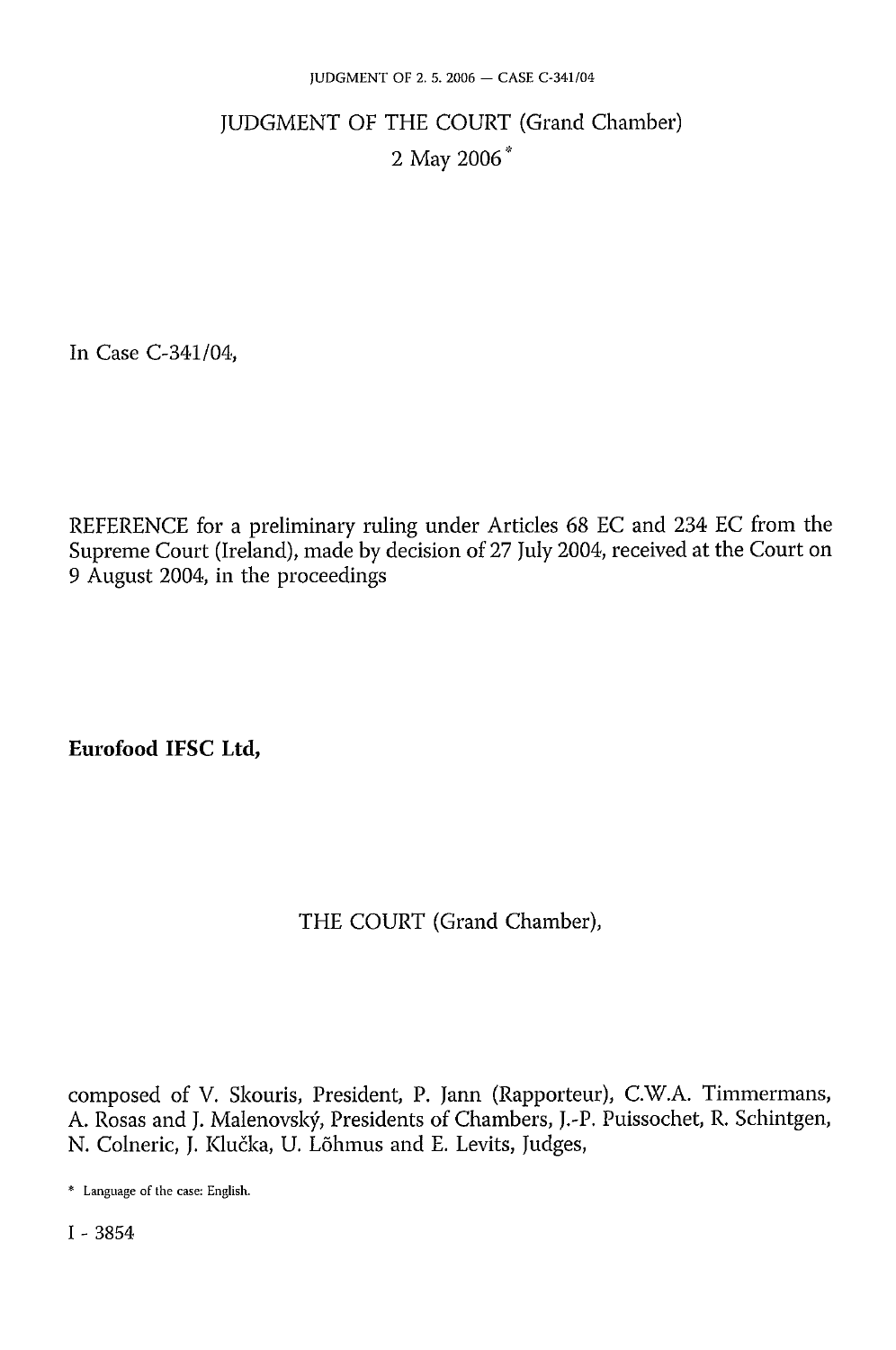Advocate General: F.G. Jacobs, Registrar: K. Sztranc, Administrator,

having regard to the written procedure and further to the hearing on 12 July 2005,

after considering the observations submitted on behalf of:

- Mr Bondi, by G. Moss QC and B. Shipsey SC, J. Gleeson, G. Clohessy and E. Barrington, barristers-at-law, and by B. O'Neil, D. Smith and C. Mallon, solicitors,
- the Bank of America NA, by M.M. Collins SC and L. McCann SC, and by B. Kennedy, barrister-at-law, and W. Day, solicitor,
- Mr Farrell, Official Liquidator, by M.G. Collins SC and D. Murphy, barrister-atlaw, and by T. O'Grady, solicitor,
- the Director of Corporate Enforcement, by A. Keating, principal solicitor, and C. Costello, barrister-at-law,
- the Certificate/Note holders, by D. Baxter, solicitor, D. McDonald SC, and J. Breslin, barrister-at-law,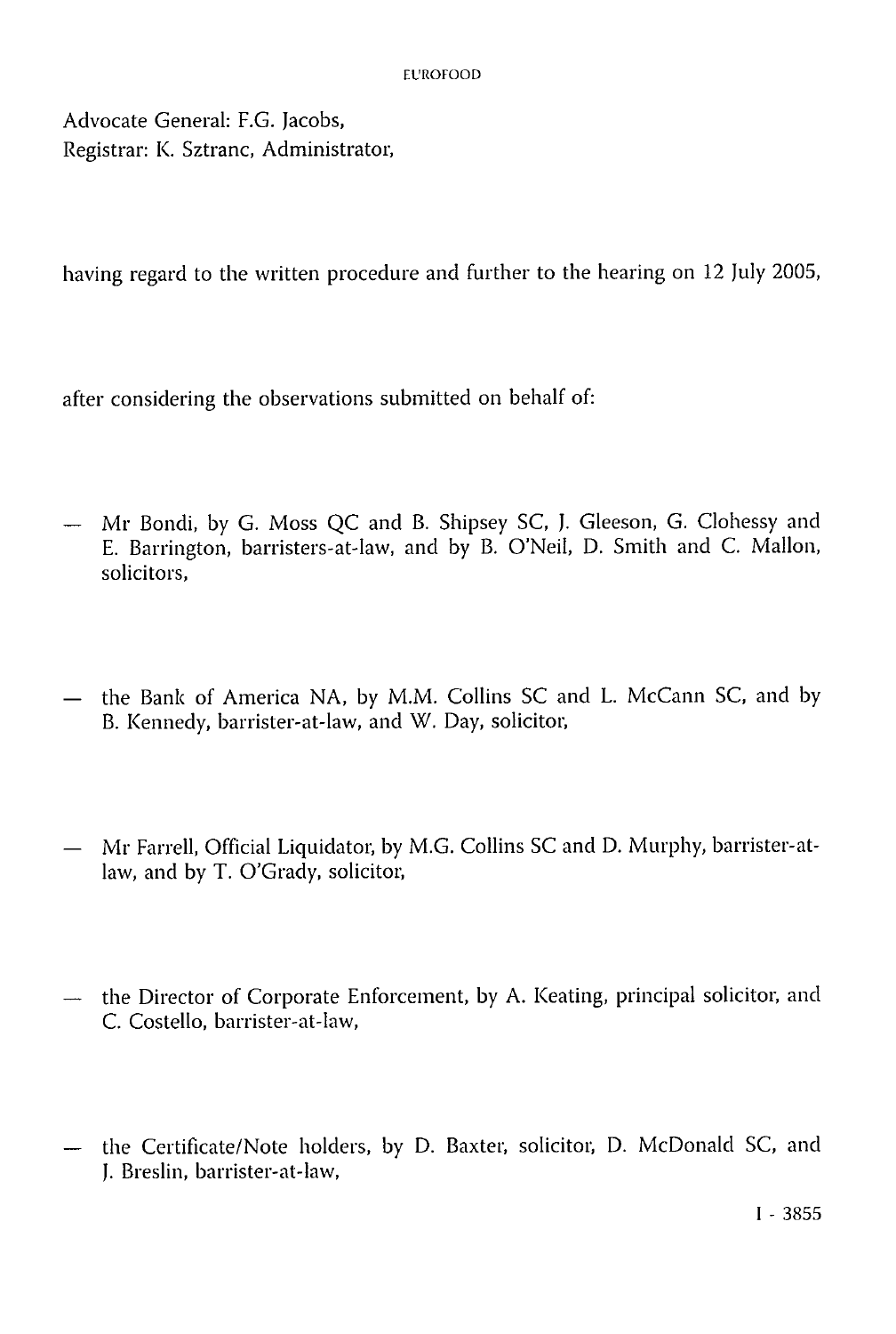- Ireland, by D. O'Hagan, acting as Agent, assisted by D. Barniville, barrister-atlaw,
- the Czech Government, by T. Boček, acting as Agent,
- the German Government, by W.-D. Plessing, acting as Agent,
- the French Government, by G. de Bergues, J-C. Niollet and A. Bodard-Hermant, acting as Agents,
- the Italian Government, by I.M. Braguglia, acting as Agent, assisted by O. Fiumara and M. Massella Ducci Teri, acting as Agents,
- the Hungarian Government, by P. Gottfried, acting as Agent,
- the Austrian Government, by C. Pesendorfer, acting as Agent,
- the Finnish Government, by T. Pynnä and A. Guimaraes-Purokoski, acting as Agents,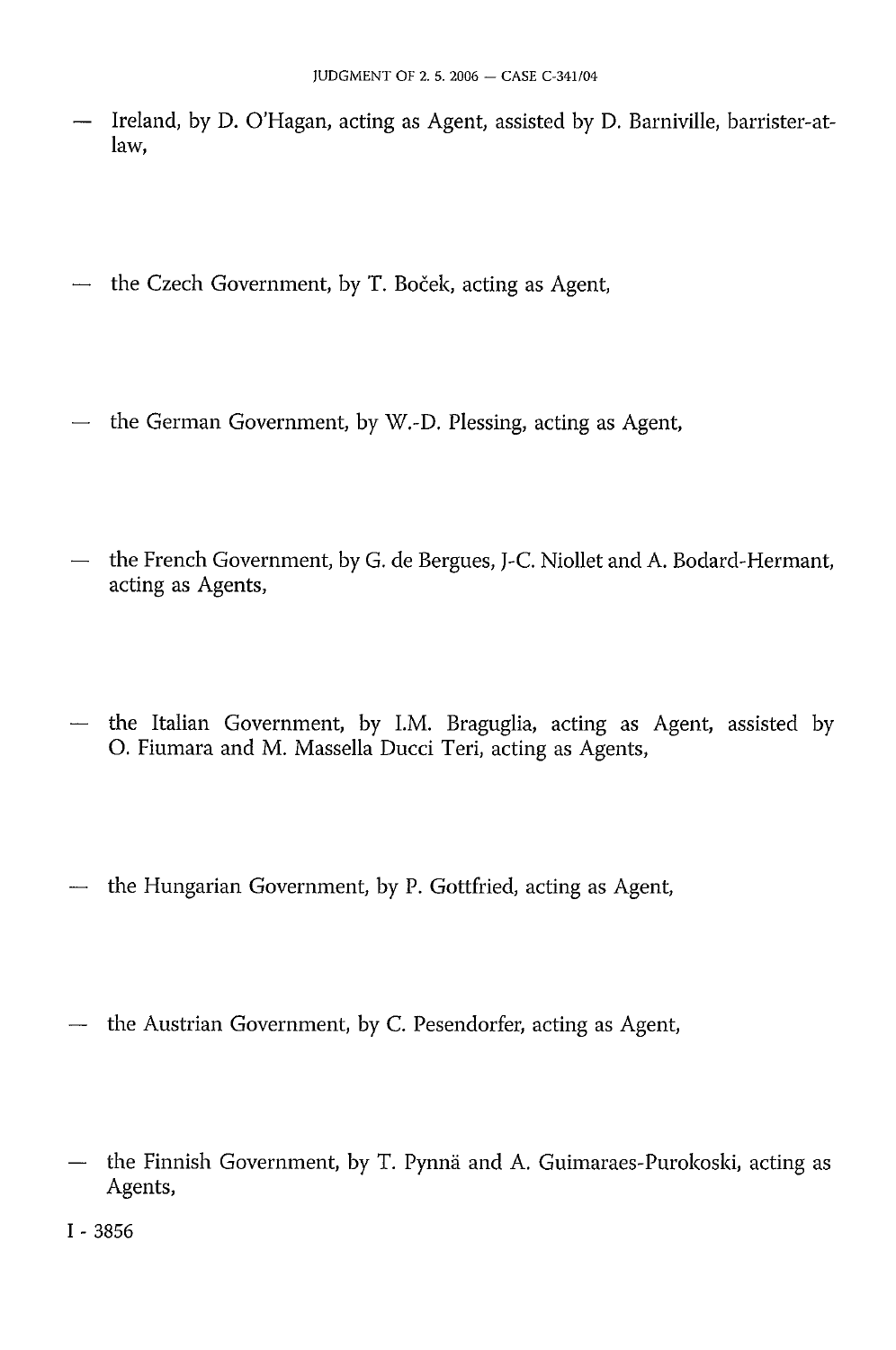— the Commission of the European Communities, by C. O'Reilly and A.-M. Rouchaud-Joët, acting as Agents,

after hearing the Opinion of the Advocate General at the sitting on 27 September 2005,

gives the following

### **Judgment**

- 1 This reference for a preliminary ruling concerns the interpretation of Council Regulation (EC) No 1346/2000 of 29 May 2000 on insolvency proceedings (OJ 2000 L 160, p. 1) ('the Regulation').
- <sup>2</sup> The reference was submitted in the context of insolvency proceedings concerning the Irish company Eurofood IFSC Ltd ('Eurofood').

**Legal context** 

*Community legislation* 

*3* According to Article 1(1) thereof, the Regulation applies 'to collective insolvency proceedings which entail the partial or total divestment of a debtor and the appointment of a liquidator'.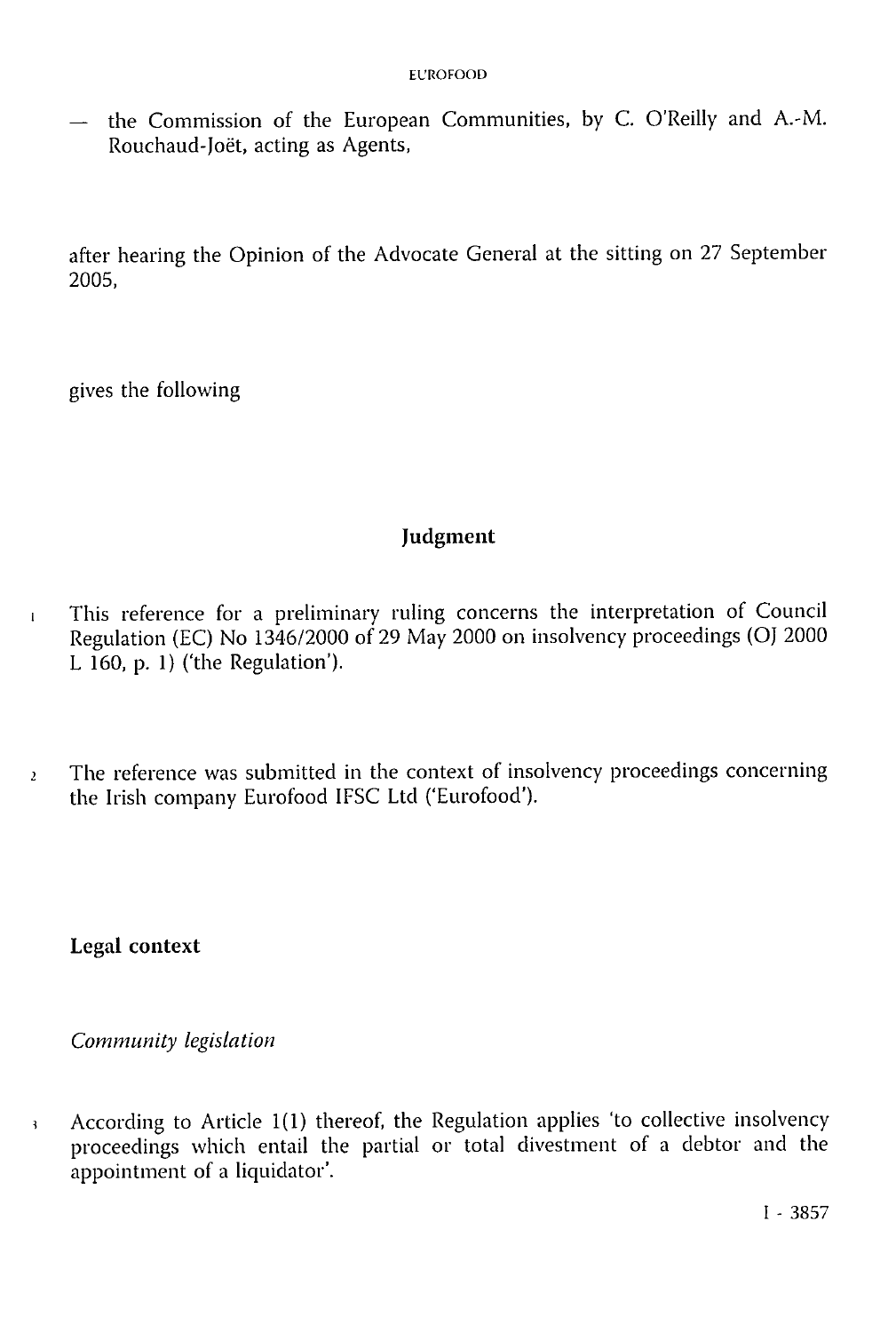According to Article 2 of the Regulation, headed 'Definitions':  $\overline{4}$ 

'For the purposes of this Regulation:

- (a) "insolvency proceedings" shall mean the collective proceedings referred to in Article 1(1). These proceedings are listed in Annex A;
- (b) "liquidator" shall mean any person or body whose function is to administer or liquidate assets of which the debtor has been divested or to supervise the administration of his affairs. Those persons and bodies are listed in Annex C;

- (e) "judgment" in relation to the opening of insolvency proceedings or the appointment of a liquidator shall include the decision of any court empowered to open such proceedings or to appoint a liquidator;
- (f) "the time of the opening of proceedings" shall mean the time at which the judgment opening proceedings becomes effective, whether it is a final judgment or not;

 $\ddotsc$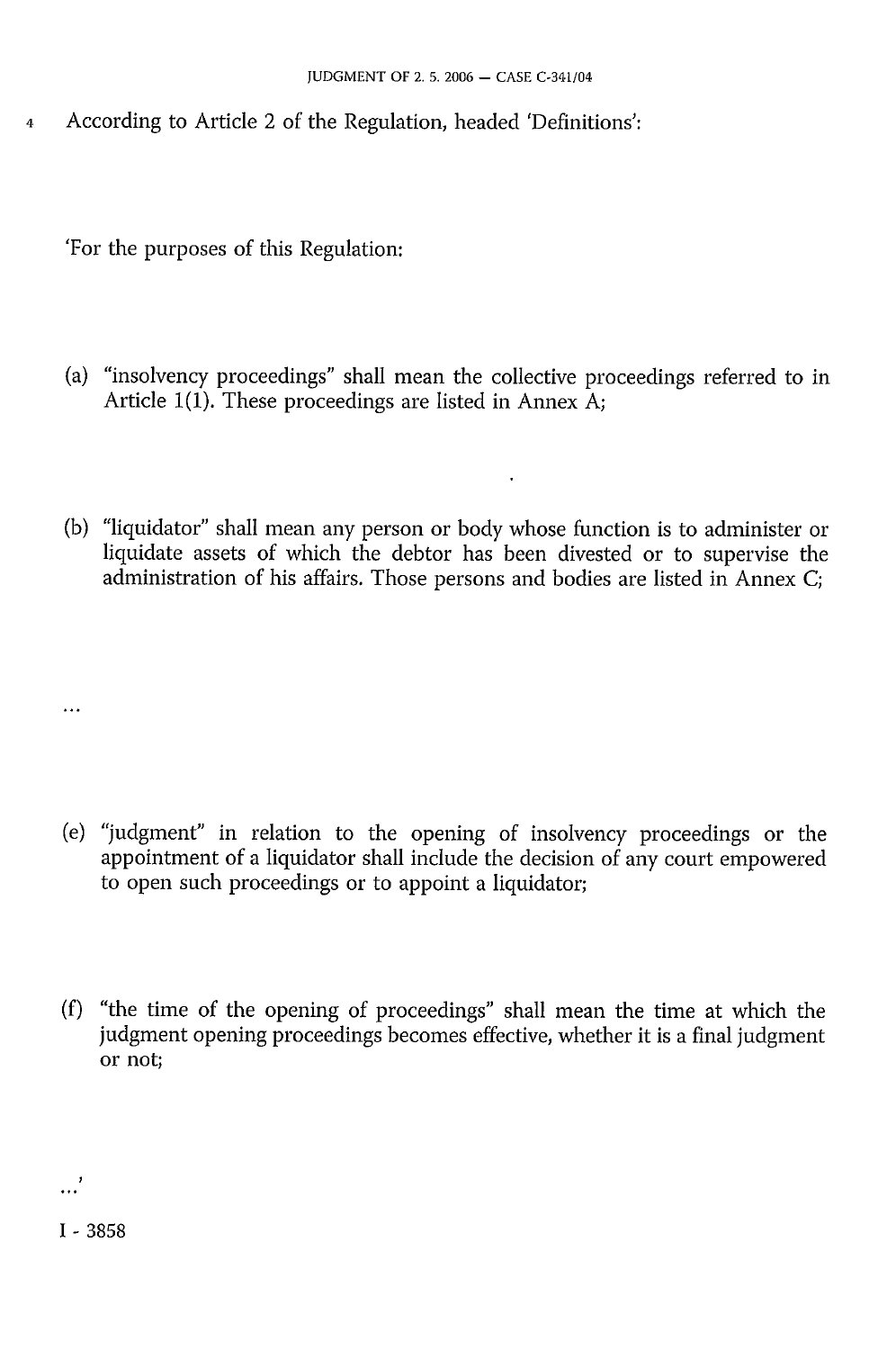#### EUROFOOD

- 5 Annex A to the Regulation, concerning the insolvency proceedings referred to in Article 2(a) of the Regulation, mentions under Ireland the procedure of 'compulsory winding up by the Court'. By way of liquidators referred to in Article  $2(b)$  of the Regulation, Annex C indicates, in relation to Ireland, the 'provisional liquidator'.
- $6$  Concerning the determination of the court having jurisdiction, Article 3(1) and (2) of the Regulation provide:

'The courts of the Member State within the territory of which the centre of a debtor's main interests is situated shall have jurisdiction to open insolvency proceedings. In the case of a company or legal person, the place of the registered office shall be presumed to be the centre of its main interests in the absence of proof to the contrary.

Where the centre of a debtor's main interests is situated within the territory of a Member State, the courts of another Member State shall have jurisdiction to open insolvency proceedings against that debtor only if he possesses an establishment within the territory of that other Member State. The effects of those proceedings shall be restricted to the assets of the debtor situated in the territory of the latter Member State'.

 $\tau$  Concerning the determination of the law to be applied, Article 4(1) of the Regulation provides:

'Save as otherwise provided in this Regulation, the law applicable to insolvency proceedings and their effects shall be that of the Member State within the territory of which such proceedings are opened ...'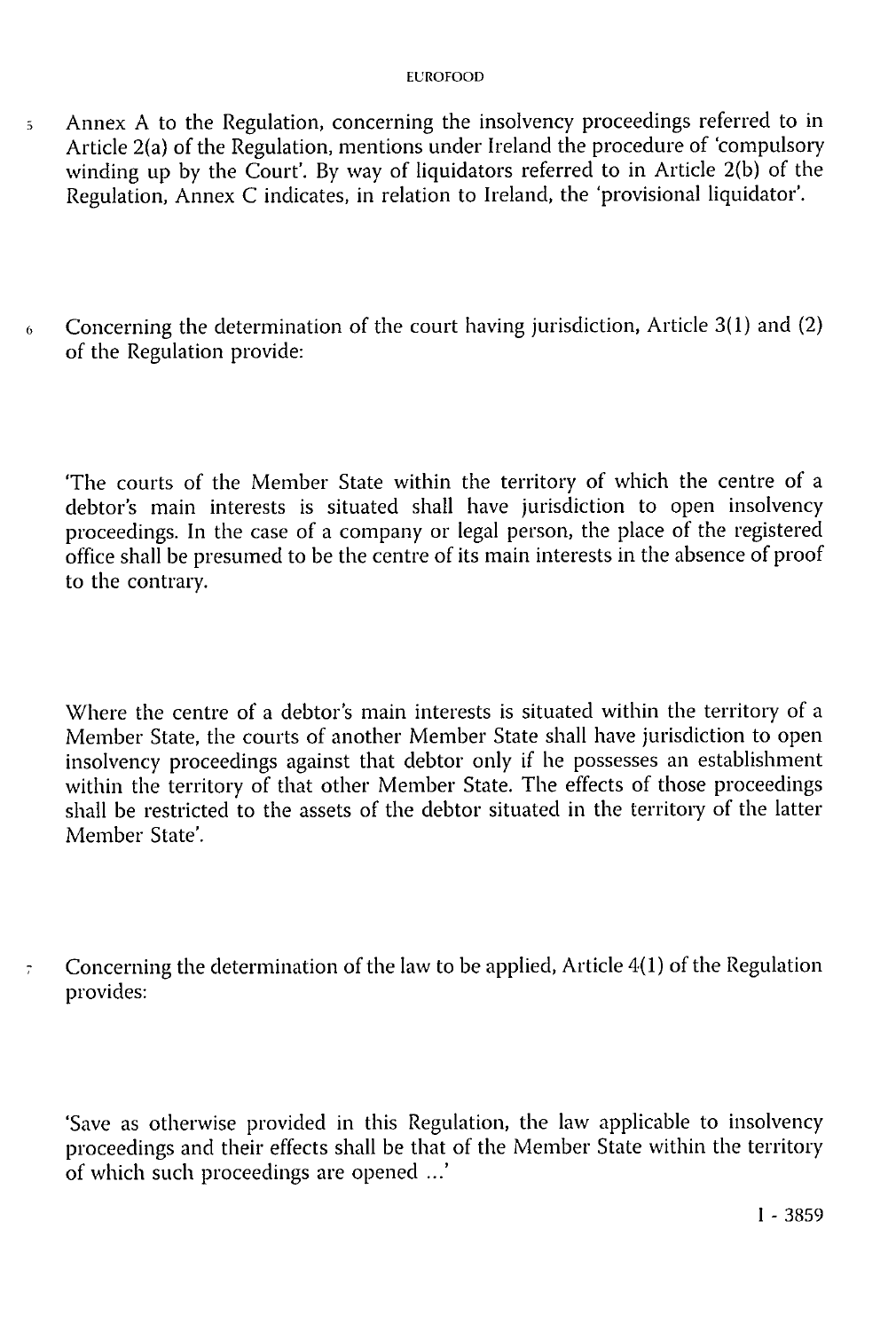8 Concerning the recognition of insolvency proceedings, Article 16(1) of the Regulation states:

'Any judgment opening insolvency proceedings handed down by a court of a Member State which has jurisdiction pursuant to Article 3 shall be recognised in all the other Member States from the time that it becomes effective in the State of the opening of proceedings.'

9 Article 17(1) of the Regulation states:

'The judgment opening the proceedings referred to in Article 3(1) shall, with no further formalities, produce the same effects in any other Member State as under this law of the State of the opening of proceedings  $\ldots$ "

10 However, according to Article 26 of the Regulation:

'Any Member State may refuse to recognise insolvency proceedings opened in another Member State or to enforce a judgment handed down in the context of such proceedings where the effects of such recognition or enforcement would be manifestly contrary to that State's public policy, in particular its fundamental principles or the constitutional rights and liberties of the individual.'

11 According to Article 29(a) of the Regulation, the liquidator in the main proceedings may request the opening of secondary proceedings.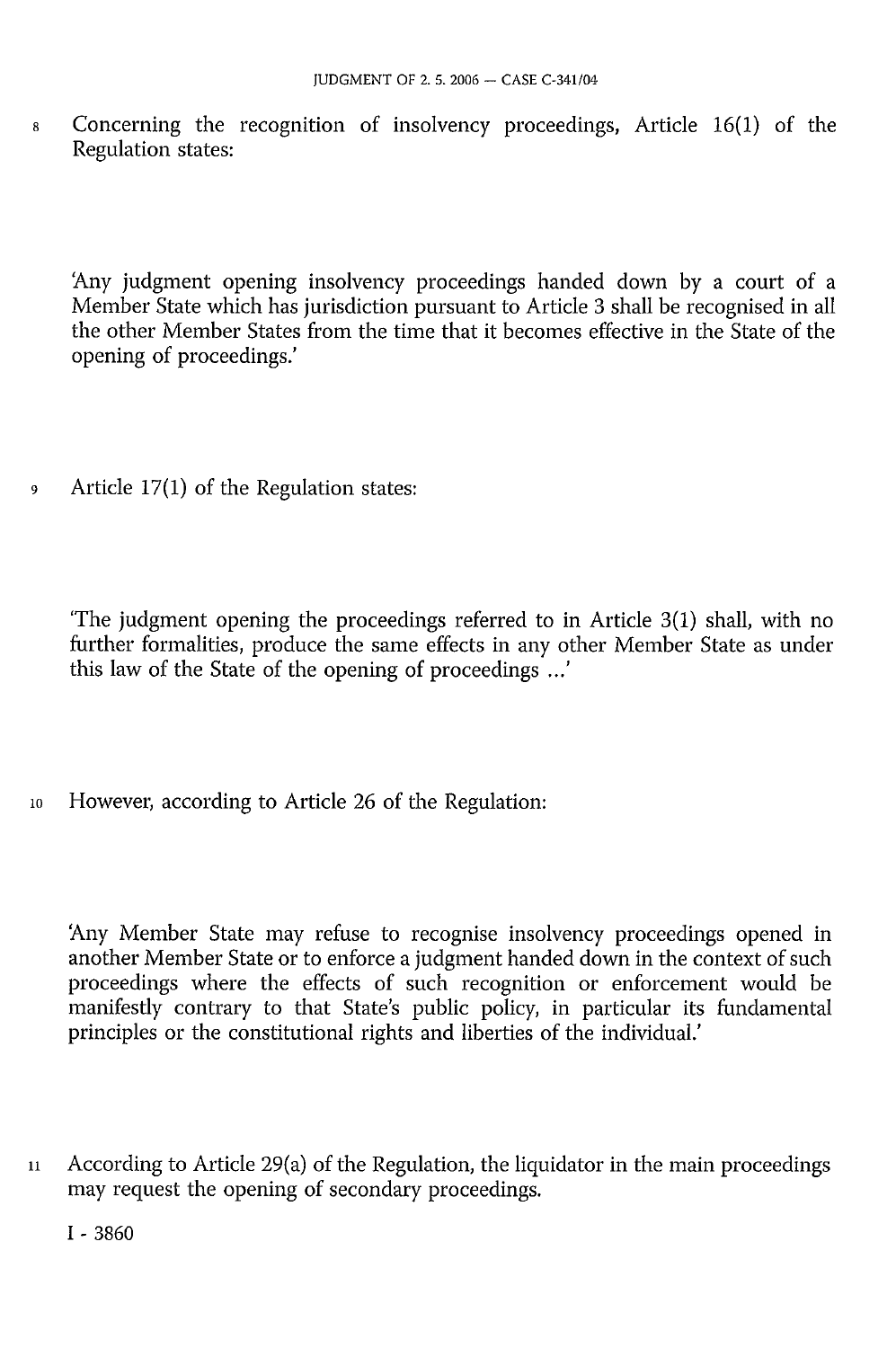$12$  Article 38 of the Regulation provides that, where the court of a Member State which has jurisdiction pursuant to Article 3(1) appoints a temporary administrator, that temporary administrator 'shall be empowered to request any measures to secure and preserve any of the debtor's assets situated in another Member State, provided for under the law of that State, for the period between the request for the opening of insolvency proceedings and the judgment opening the proceedings'.

*National legislation* 

- *13* Section 212 of the Companies Act 1963 ('the Companies Act') confers on the High Court jurisdiction to wind up any company.
- 14 Section 215 of the Companies Act provides that an application to the court for the winding up of a company is to be by petition presented either by the company or by any creditor or creditors.
- 15 Section 220 of the Companies Act provides:

'1. Where, before the presentation of a petition for the winding up of a company by the court, a resolution has been passed by the company for voluntary winding up, the winding up of the company shall be deemed to have commenced at the time of the passing of the resolution, and unless the court, on proof of fraud or mistake, thinks fit to direct otherwise, all proceedings taken in the voluntary winding up shall be deemed to have been validly taken.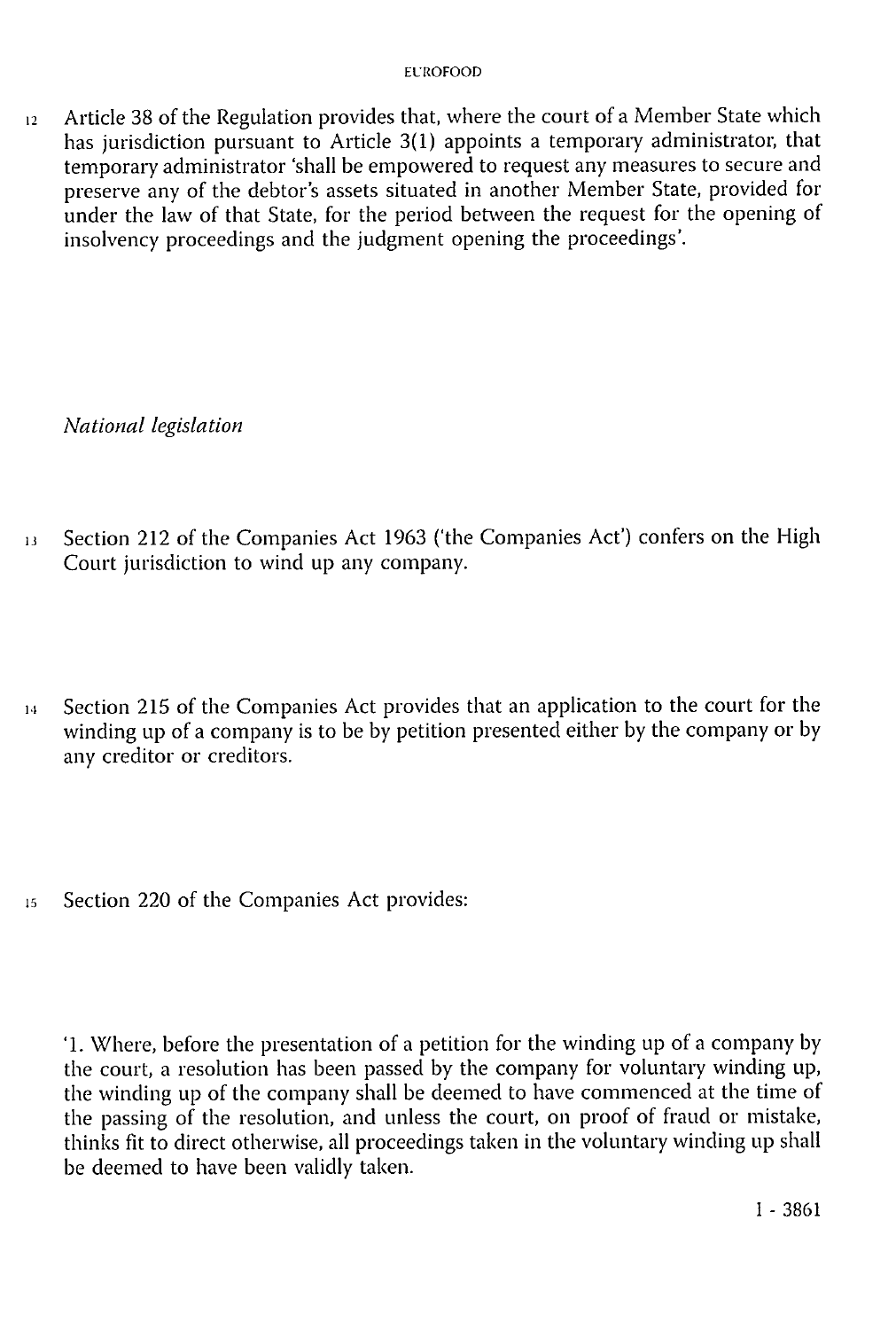2. In any other case, the winding up of a company by the court shall be deemed to commence at the time of the presentation of the petition for the winding up.'

16 Section 226(1) of the Companies Act provides that the court may appoint a provisional liquidator at any time after the presentation of a winding-up petition. The appointment of the liquidator, pursuant to section 225, is otherwise made at the time the winding-up order is made. Pursuant to section 229(1), a provisional liquidator, once appointed, is obliged to 'take into his custody or under his control all the property and things in action to which the company is or appears to be entitled'.

## **Background and questions referred for a preliminary ruling**

17 Eurofood was registered in Ireland in 1997 as a 'company limited by shares' with its registered office in the International Financial Services Centre in Dublin. It is a wholly owned subsidiary of Parmalat SpA, a company incorporated in Italy, whose principal objective was the provision of financing facilities for companies in the Parmalat group.

18 On 24 December 2003, in accordance with Decree-Law No 347 of 23 December 2003 concerning urgent measures for the industrial restructuring of large insolvent undertakings (GURI No 298 of 24 December 2003, p. 4), Parmalat SpA was admitted to extraordinary administration proceedings by the Italian Ministry of Production Activities, who appointed Mr Bondi as the extraordinary administrator of that undertaking.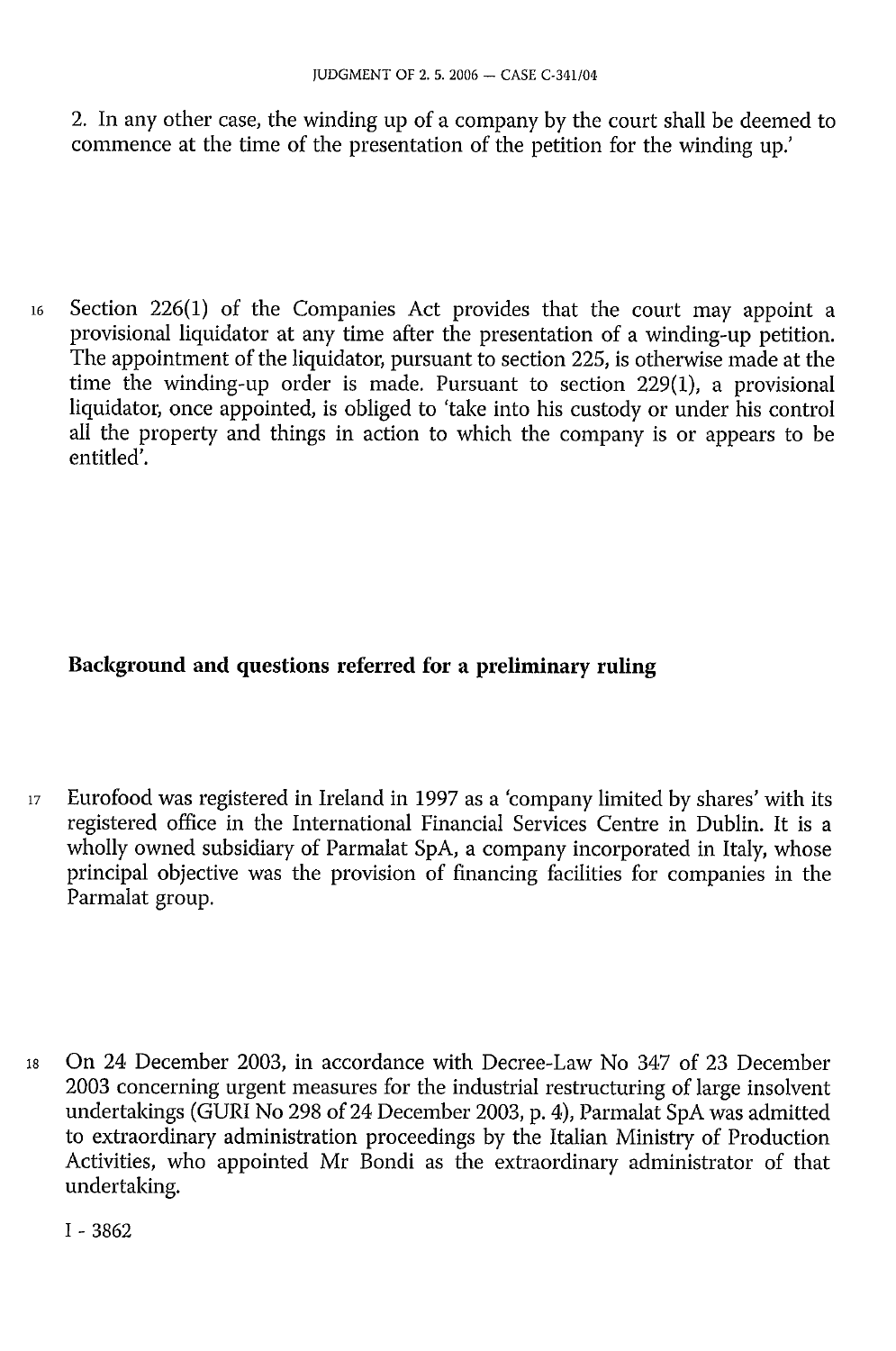- 19 On 27 January 2004, the Bank of America NA applied to the High Court (Ireland) for compulsory winding up proceedings to be commenced against Eurofood and for the nomination of a provisional liquidator. That application was based on the contention that that company was insolvent.
- 20 On the same day the High Court, on the strength of that application, appointed Mr Farrell as the provisional liquidator, with powers to take possession of all the company's assets, manage its affairs, open a bank account in its name, and instruct lawyers on its behalf.
- 21 On 9 February 2004, the Italian Minister for Production Activities admitted Eurofoods to the extraordinary administration procedure and appointed Mr Bondi as the extraordinary administrator.
- *22* On 10 February 2004, an application was lodged before the Tribunale Civile e Penale di Parma (District Court, Parma) (Italy) for a declaration that Eurofoods was insolvent. The hearing was fixed for 17 February 2004, Mr Farrell being informed of that date on 13 February. On 20 February 2004, the District Court in Parma, taking the view that Eurofood's centre of main interests was in Italy, held that it had international jurisdiction to determine whether Eurofoods was in a state of insolvency.
- 23 By 23 March 2004 the High Court decided that, according to Irish law, the insolvency proceedings in respect of Eurofood had been opened in Ireland on the date on which the application was submitted by the Bank of America NA, namely 27 January 2004. Taking the view that the centre of main interests of Eurofood was in Ireland, it held that the proceedings opened in Ireland were the main proceedings. It also held that the circumstances in which the proceedings were conducted before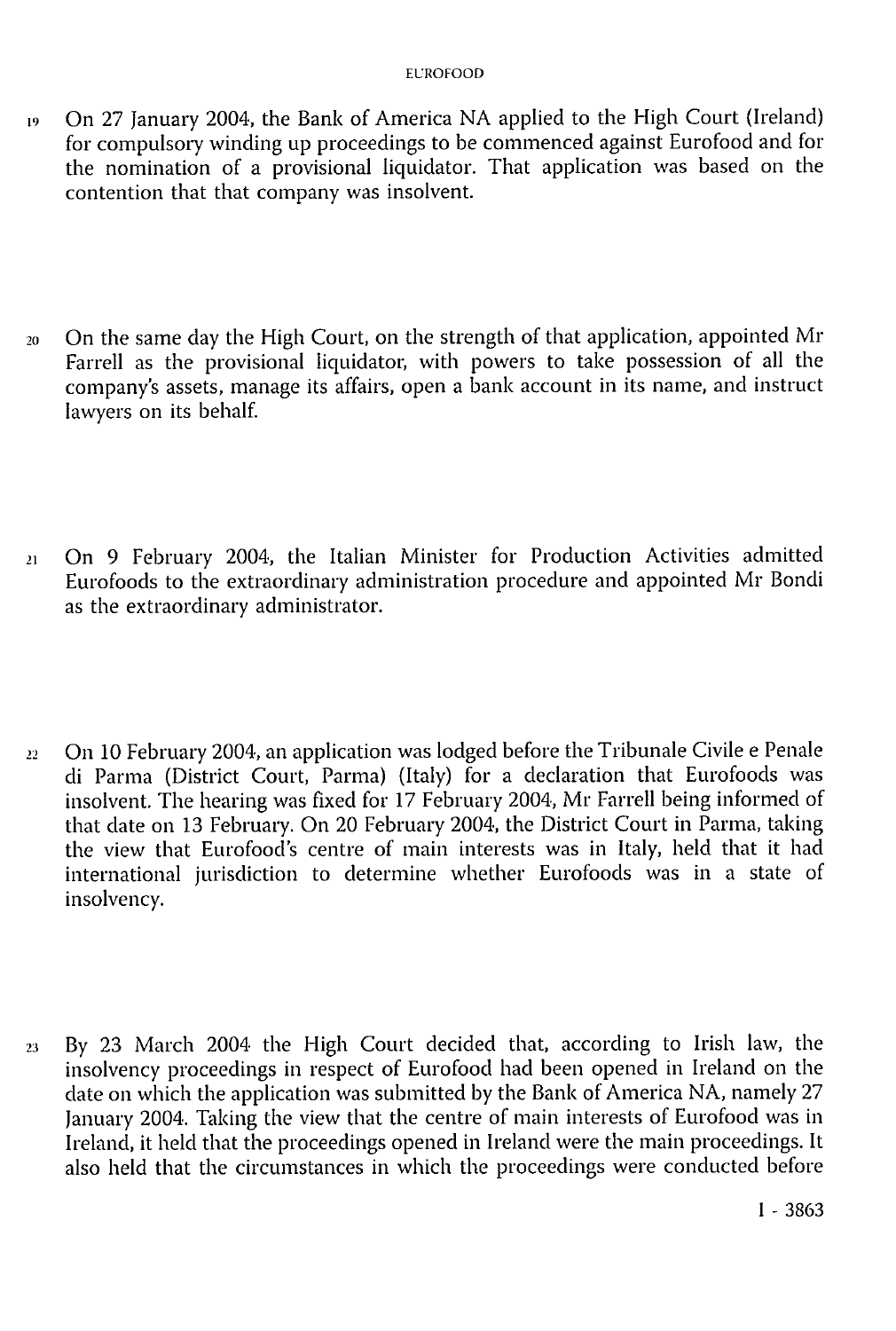the District Court in Parma were such as to justify, pursuant to Article 26 of the Regulation, the refusal of the Irish courts to recognise the decision of that court. Finding that Eurofood was insolvent, the High Court made an order for winding up and appointed Mr Farrell as the liquidator.

24 Mr Bondi having appealed against that judgment, the Supreme Court considered it necessary, before ruling on the dispute before it, to stay the proceedings and to refer the following questions to the Court of Justice for a preliminary ruling:

'(1) Where a petition is presented to a court of competent jurisdiction in Ireland for the winding up of an insolvent company and that court makes an order, pending the making of an order for winding up, appointing a provisional liquidator with powers to take possession of the assets of the company, manage its affairs, open a bank account and appoint a solicitor all with the effect in law of depriving the directors of the company of power to act, does that order combined with the presentation of the petition constitute a judgment opening ... insolvency proceedings for the purposes of Article 16, interpreted in the light of Articles 1 and 2, of Council Regulation (EC) No 1346/2000?

(2) If the answer to Question 1 is in the negative, does the presentation, in Ireland, of a petition to the High Court for the compulsory winding up of a company by the court constitute the opening of insolvency proceedings for the purposes of that regulation by virtue of the Irish legal provision (section 220(2) of the Companies Act, 1963) deeming the winding up of the company to commence at the date of the presentation of the petition?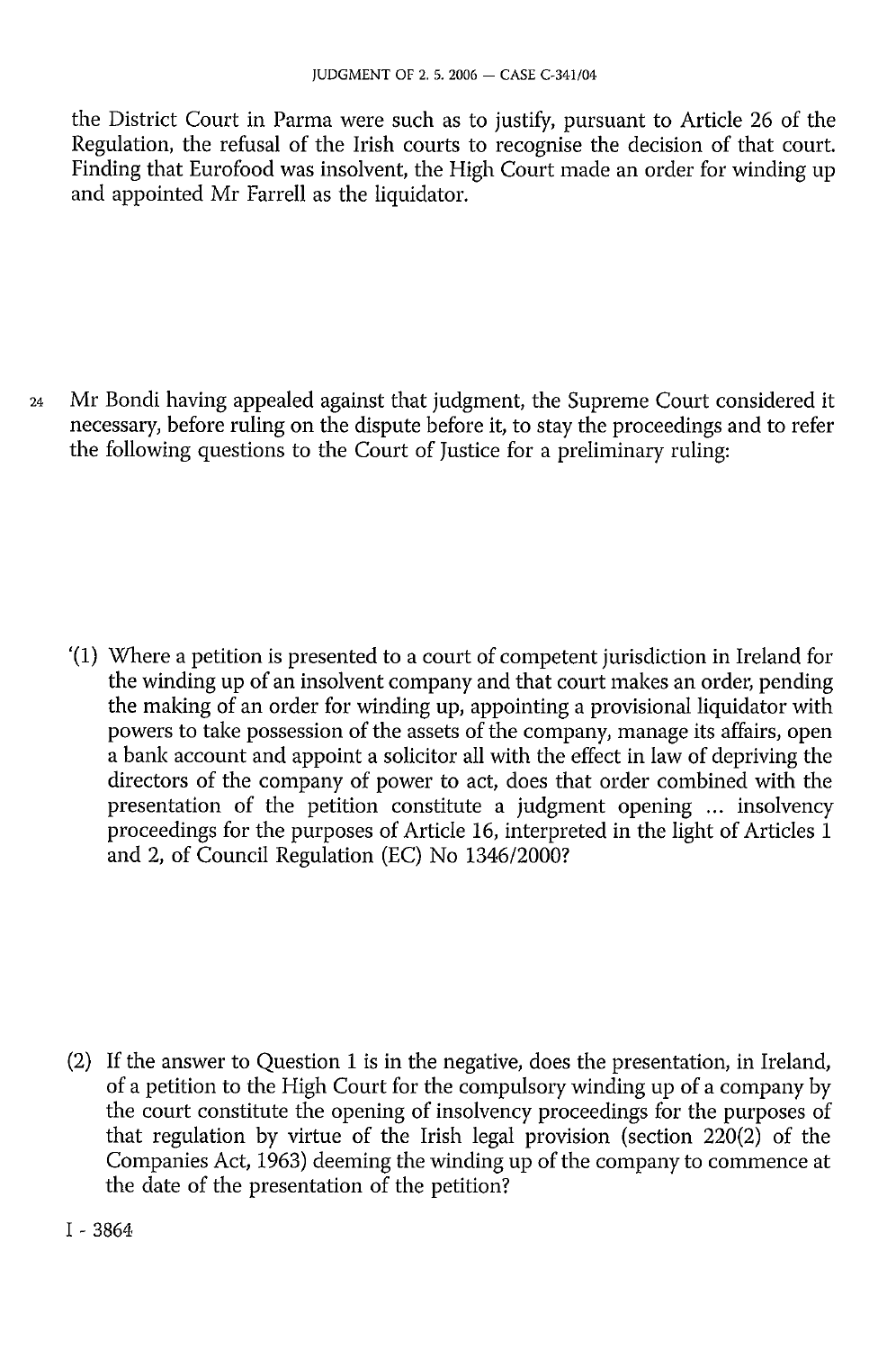(3) Does Article 3 of the said regulation, in combination with Article 16, have the effect that a court in a Member State other than that in which the registered office of the company is situated and other than where the company conducts the administration of its interests on a regular basis in a manner ascertainable by third parties, but where insolvency proceedings are first opened has jurisdiction to open main insolvency proceedings?

(4) Where,

(a) the registered offices of a parent company and its subsidiary are in two different Member States,

(b) the subsidiary conducts the administration of its interests on a regular basis in a manner ascertainable by third parties and in complete and regular respect for its own corporate identity in the Member State where its registered office is situated and

(c) the parent company is in a position, by virtue of its shareholding and power to appoint directors, to control and does in fact control the policy of the subsidiary, in determining the "centre of main interests", are the governing factors those referred to at (b) above or on the other hand those referred to at (c) above?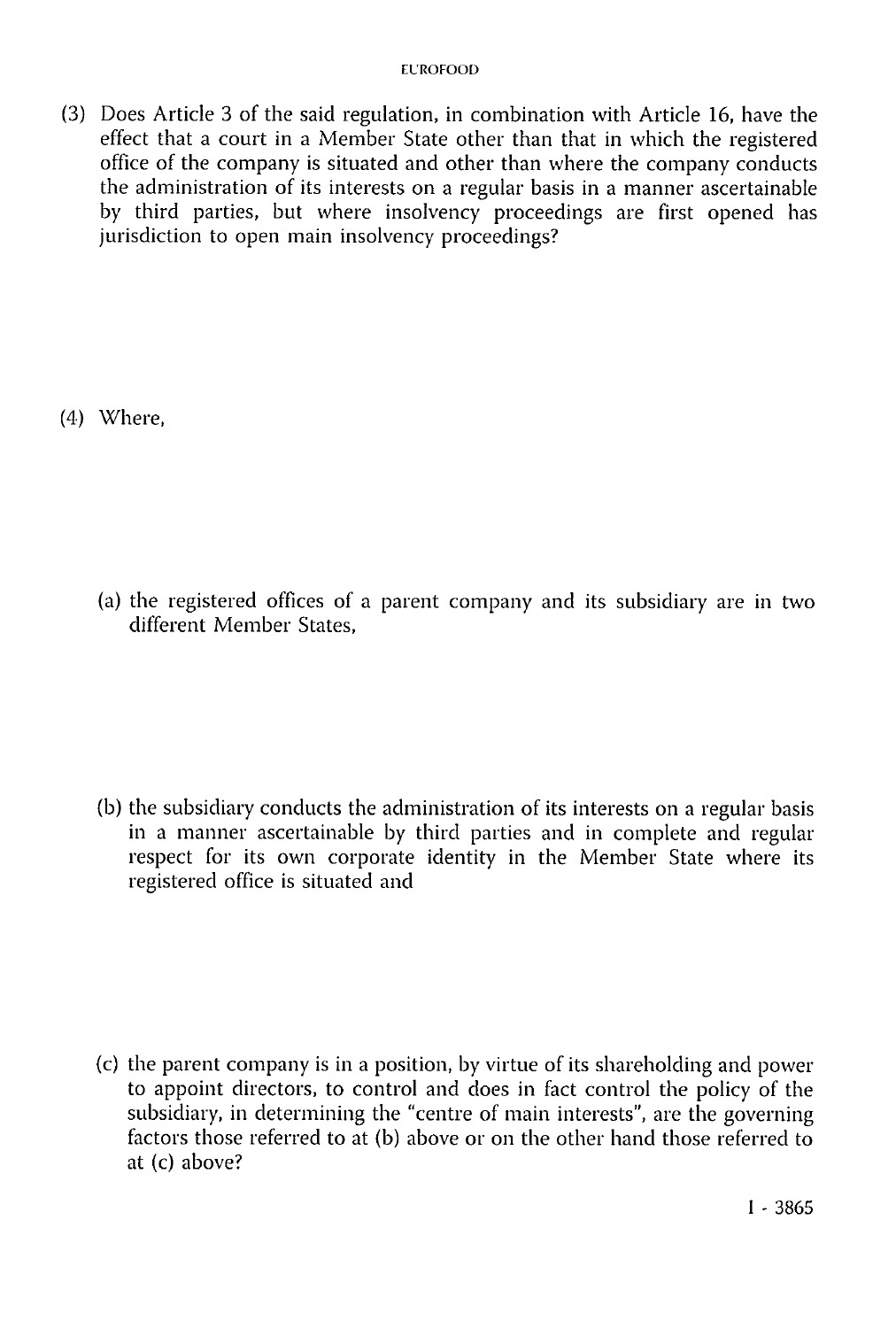- (5) Where it is manifestly contrary to the public policy of a Member State to permit a judicial or administrative decision to have legal effect in relation [to] persons or bodies whose right to fair procedures and a fair hearing has not been respected in reaching such a decision, is that Member State bound, by virtue of Article 17 of the said regulation, to give recognition to a decision of the courts of another Member State purporting to open insolvency proceedings in respect of a company, in a situation where the court of the first Member State is satisfied that the decision in question has been made in disregard of those principles and, in particular, where the applicant in the second Member State has refused, in spite of requests and contrary to the order of the court of the second Member State, to provide the provisional liquidator of the company, duly appointed in accordance with the law of the first Member State, with any copy of the essential papers grounding the application?'
- 25 By order of the President of the Court of Justice of 15 September 2004, the application by the Supreme Court that the accelerated procedure provided for in the first subparagraph of Article 104a of the Rules of Procedure be applied to the present case was rejected.

**The questions** 

*The fourth question* 

26 By its fourth question, which should be considered first since it concerns, in general, the system which the Regulation establishes for determining the competence of the courts of the Member States, the national court asks what the determining factor is for identifying the centre of main interests of a subsidiary company, where it and its parent have their respective registered offices in two different Member States.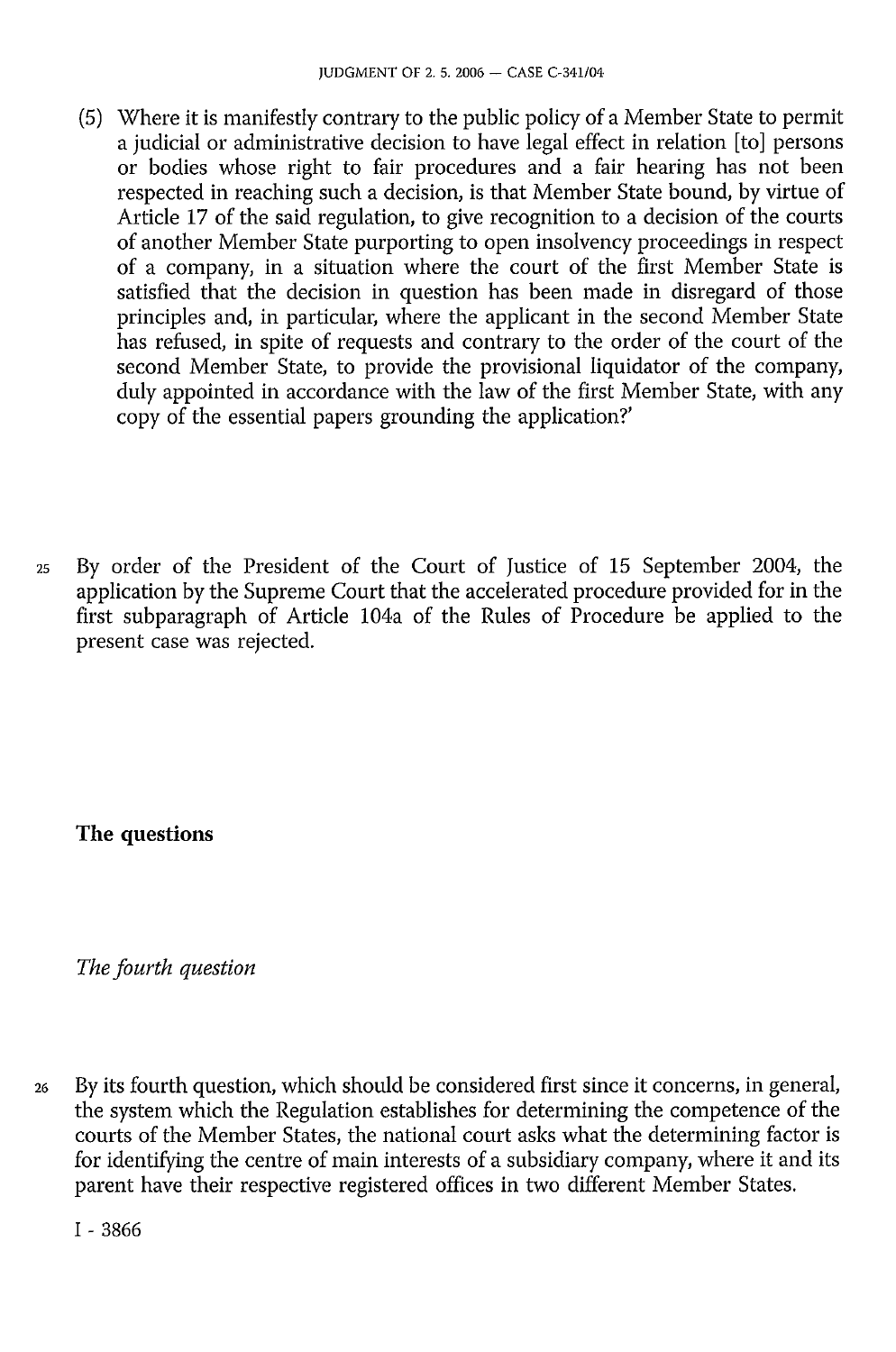$27$  The referring court asks how much relative weight should be given as between, on the one hand, the fact that the subsidiary regularly administers its interests, in a manner ascertainable by third parties and in respect for its own corporate identity, in the Member State where its registered office is situated and, on the other hand, the fact that the parent company is in a position, by virtue of its shareholding and power to appoint directors, to control the policy of the subsidiary.

28 Article 3 of the Regulation makes provision for two types of proceedings. The insolvency proceedings opened, in accordance with Article 3(1), by the competent court of the Member State within whose territory the centre of a debtor's main interests is situated, described as the 'main proceedings', produce universal effects in that they apply to the assets of the debtor situated in all the Member States in which the regulation applies. Although, subsequently, proceedings under Article 3(2) may be opened by the competent court of the Member State where the debtor has an establishment, those proceedings, described as 'secondary proceedings', are restricted to the assets of the debtor situated in the territory of the latter State.

29 Article 3(1) of the Regulation provides that, in the case of a company, the place of the registered office shall be presumed to be the centre of its main interests in the absence of proof to the contrary.

30 It follows that, in the system established by the Regulation for determining the competence of the courts of the Member States, each debtor constituting a distinct legal entity is subject to its own court jurisdiction.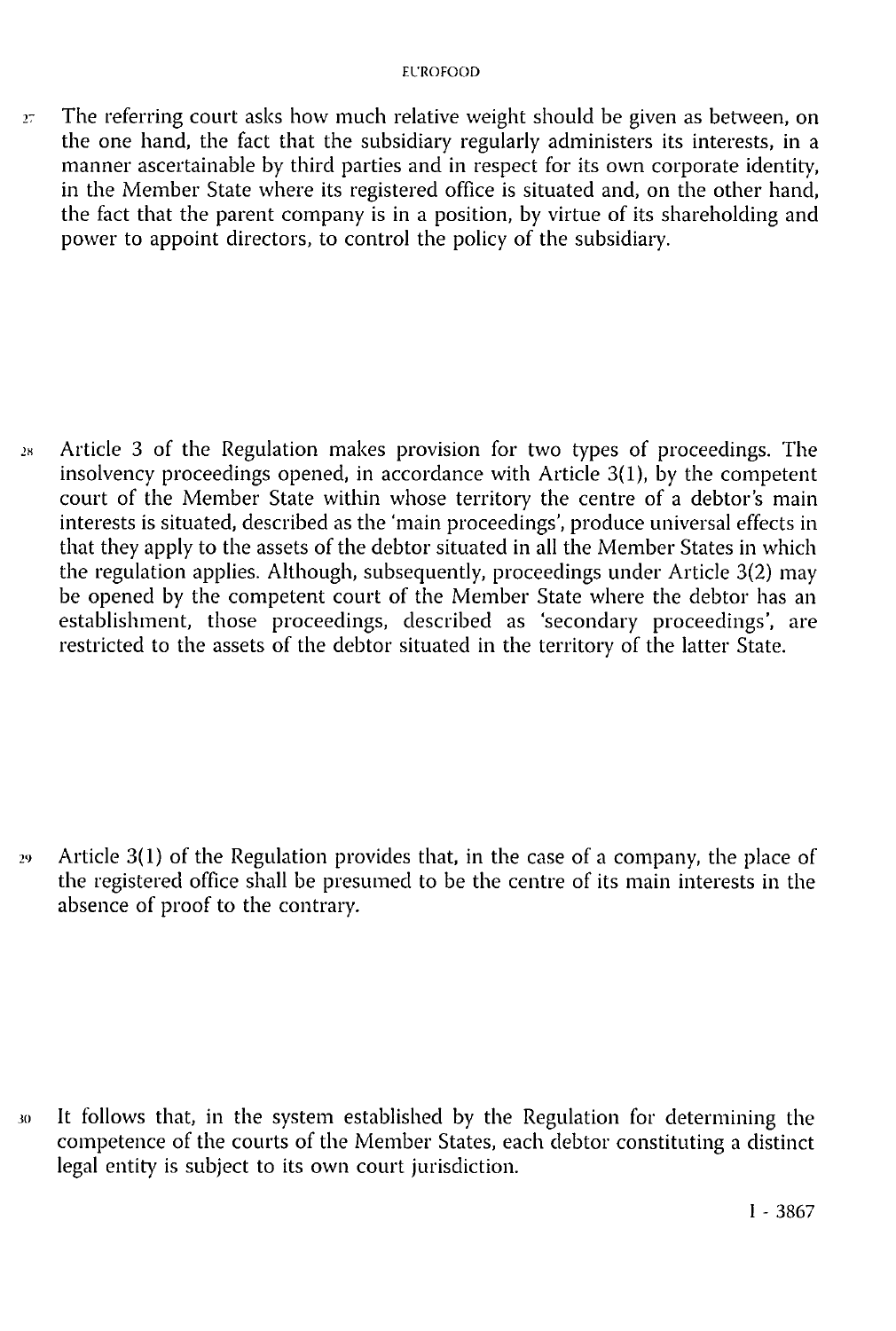- 31 The concept of the centre of main interests is peculiar to the Regulation. Therefore, it has an autonomous meaning and must therefore be interpreted in a uniform way, independently of national legislation.
- 32 The scope of that concept is highlighted by the 13th recital of the Regulation, which states that 'the 'centre of main interests' should correspond to the place where the debtor conducts the administration of his interests on a regular basis and is therefore ascertainable by third parties'.
- 33 That definition shows that the centre of main interests must be identified by reference to criteria that are both objective and ascertainable by third parties. That objectivity and that possibility of ascertainment by third parties are necessary in order to ensure legal certainty and foreseeability concerning the determination of the court with jurisdiction to open main insolvency proceedings. That legal certainty and that foreseeability are all the more important in that, in accordance with Article 4(1) of the Regulation, determination of the court with jurisdiction entails determination of the law which is to apply.
- 34 It follows that, in determining the centre of the main interests of a debtor company, the simple presumption laid down by the Community legislature in favour of the registered office of that company can be rebutted only if factors which are both objective and ascertainable by third parties enable it to be established that an actual situation exists which is different from that which locating it at that registered office is deemed to reflect.
- 35 That could be so in particular in the case of a 'letterbox' company not carrying out any business in the territory of the Member State in which its registered office is situated.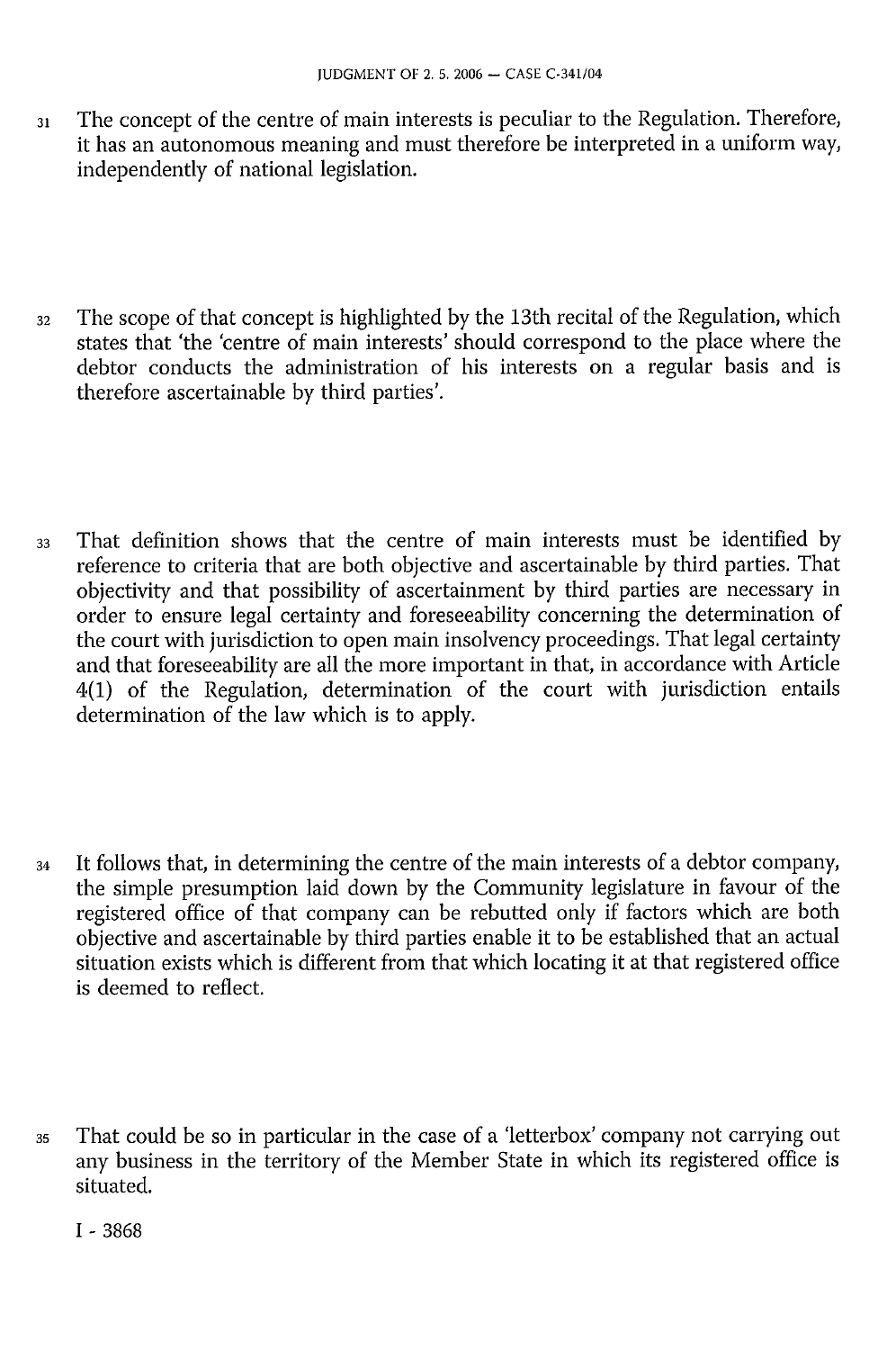36 By contrast, where a company carries on its business in the territory of the Member State where its registered office is situated, the mere fact that its economic choices are or can be controlled by a parent company in another Member State is not enough to rebut the presumption laid down by the Regulation.

 $37$  In those circumstances, the answer to the fourth question must be that, where a debtor is a subsidiary company whose registered office and that of its parent company are situated in two different Member States, the presumption laid down in the second sentence of Article 3(1) of the Regulation, whereby the centre of main interests of that subsidiary is situated in the Member State where its registered office is situated, can be rebutted only if factors which are both objective and ascertainable by third parties enable it to be established that an actual situation exists which is different from that which locating it at that registered office is deemed to reflect. That could be so in particular in the case of a company not carrying out any business in the territory of the Member State in which its registered office is situated. By contrast, where a company carries on its business in the territory of the Member State where its registered office is situated, the mere fact that its economic choices are or can be controlled by a parent company in another Member State is not enough to rebut the presumption laid down by the Regulation.

*The third question* 

38 By its third question, which should be examined second, since it concerns the recognition system established by the Regulation in general, the referring court essentially asks whether, by virtue of Articles 3 and 16 of the Regulation, a court of a Member State, other than the one in which the registered office of the undertaking is situated, and other than the one in which that undertaking conducts the administration of its interests on a regular basis in a manner ascertainable by third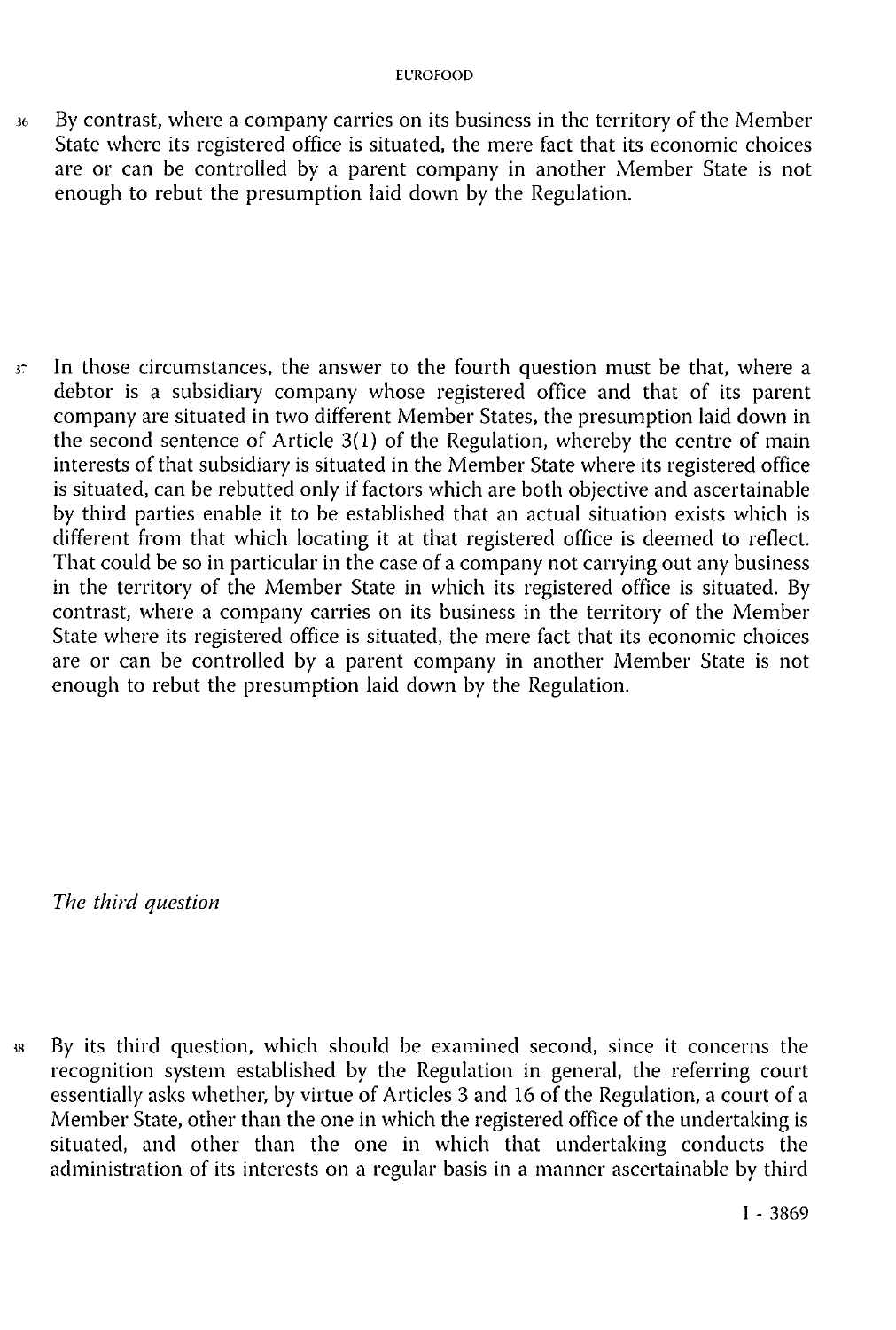parties, but where insolvency proceedings are first opened, must be regarded as having jurisdiction to open the main insolvency proceedings. The referring court is thus essentially asking whether the jurisdiction assumed by a court of a Member State to open main insolvency proceedings may be reviewed by a court of another Member State in which recognition has been applied for.

- 39 As is shown by the 22nd recital of the Regulation, the rule of priority laid down in Article 16(1) of the Regulation, which provides that insolvency proceedings opened in one Member State are to be recognised in all the Member States from the time that they produce their effects in the State of the opening of proceedings, is based on the principle of mutual trust.
- 40 It is that mutual trust which has enabled a compulsory system of jurisdiction to be established, which all the courts within the purview of the Convention are required to respect, and as a corollary the waiver by those States of the right to apply their internal rules on recognition and enforcement of foreign judgments in favour of a simplified mechanism for the recognition and enforcement of decisions handed down in the context of insolvency proceedings [see by analogy, in relation to the Convention of 27 September 1968 on Jurisdiction and the Enforcement of Judgments in Civil and Commercial matters (OJ 1978 L 304, p. 36; 'the Brussels Convention'), Case C-116/02 *Gasser* [2003] ECR I-14693, paragraph 72; Case C-159/02 *Turner* [2004] ECR I-3565, paragraph 24].

41 It is inherent in that principle of mutual trust that the court of a Member State hearing an application for the opening of main insolvency proceedings check that it has jurisdiction having regard to Article 3(1) of the Regulation, i.e. examine whether the centre of the debtor's main interests is situated in that Member State. In that regard, it should be emphasised that such an examination must take place in such a way as to comply with the essential procedural guarantees required for a fair legal process (see paragraph 66 of this judgment).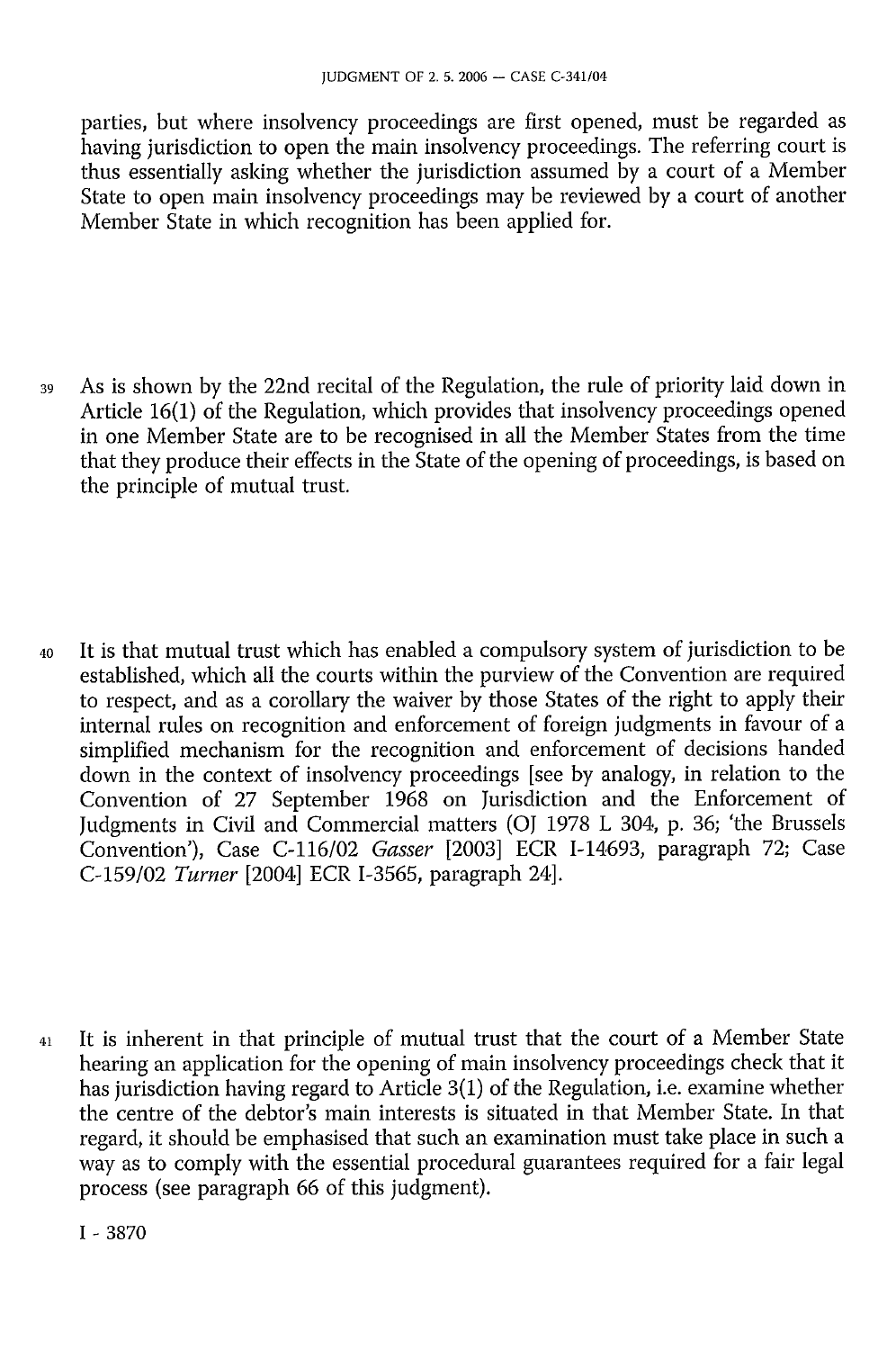42 In return, as the 22nd recital of the Regulation makes clear, the principle of mutual trust requires that the courts of the other Member States recognise the decision opening main insolvency proceedings, without being able to review the assessment made by the first court as to its jurisdiction.

<sup>43</sup> If an interested party, taking the view that the centre of the debtor's main interests is situated in a Member State other than that in which the main insolvency proceedings were opened, wishes to challenge the jurisdiction assumed by the court which opened those proceedings, it may use, before the courts of the Member State in which they were opened, the remedies prescribed by the national law of that Member State against the opening decision.

4 4 The answer to the third question must therefore be that, on a proper interpretation of the first subparagraph of Article 16(1) of the Regulation, the main insolvency proceedings opened by a court of a Member State must be recognised by the courts of the other Member States, without the latter being able to review the jurisdiction of the court of the opening State.

*The first question* 

45 By its first question, the referring court essentially asks whether the decision whereby a court of a Member State, presented with a petition for the liquidation of an insolvent company, appoints, before ordering that liquidation, a provisional liquidator with powers whose legal effect is to deprive the company's directors of the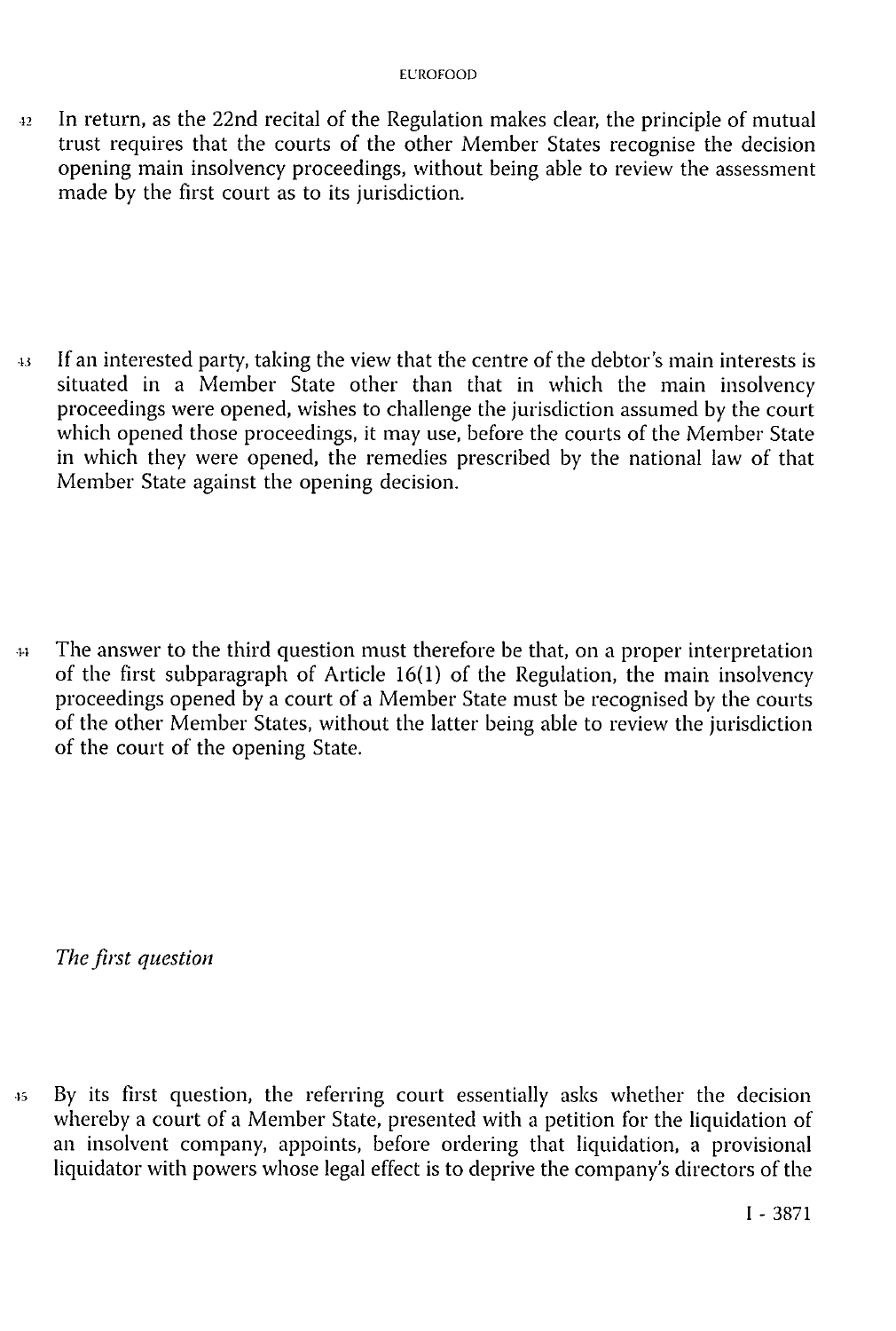power to act, constitutes a decision opening insolvency proceedings for the purposes of the first subparagraph of Article 16(1) of the Regulation.

- 46 The wording of Article 1(1) of the Regulation shows that the insolvency proceedings to which it applies must have four characteristics. They must be collective proceedings, based on the debtor's insolvency, which entail at least partial divestment of that debtor and prompt the appointment of a liquidator.
- 47 Those forms of proceedings are listed in Annex A to the Regulation, and the list of liquidators appears in Annex C.
- 48 The Regulation is designed not to establish uniform proceedings on insolvency, but, as its second recital states, to ensure that 'cross-border insolvency proceedings ... operate efficiently and effectively'. To that end, it lays down rules which, as its third recital indicates, are aimed at securing 'coordination of the measures to be taken regarding an insolvent debtor's assets'.
- 49 By requiring that any judgment opening insolvency proceedings handed down by a court of a Member State which has jurisdiction pursuant to Article 3 be recognised in all the other Member States from the time that it becomes effective in the State of the opening of proceedings, the first subparagraph of Article 16(1) of the Regulation lays down a rule of priority, based on a chronological criterion, in favour of the opening decision which was handed down first. As the 22nd recital of the Regulation explains, '[t] he decision of the first court to open proceedings should be recognised in the other Member States without those Member States having the power to scrutinise the court's decision'.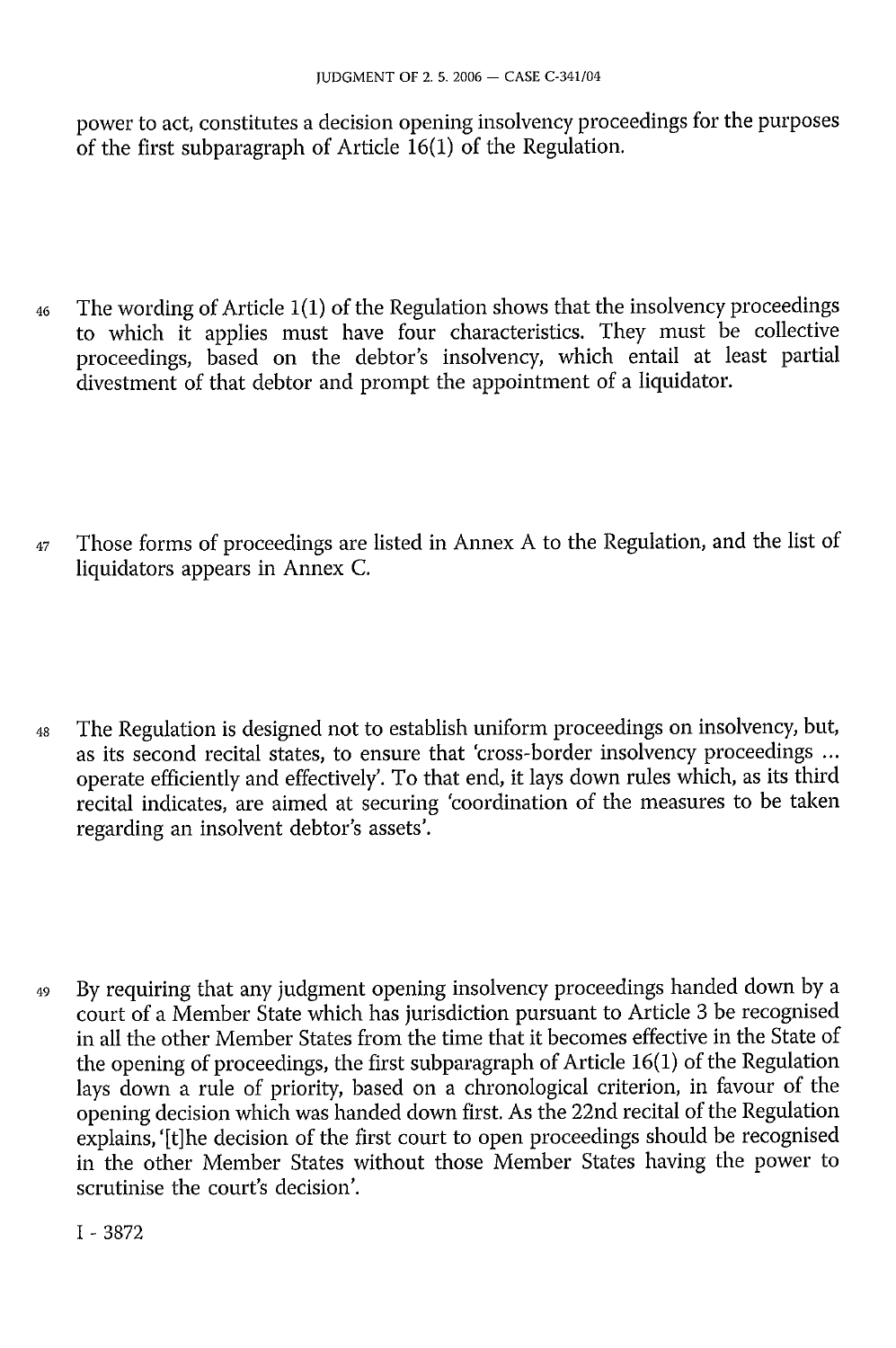50 However, the Regulation does not define sufficiently precisely what is meant by a 'decision to open insolvency proceedings'.

51 The conditions and formalities required for opening insolvency proceedings are a matter for national law, and vary considerably from one Member State to another. In some Member States, the proceedings are opened very shortly after the submission of the application, the necessary verifications being carried out later. In other Member States, certain essential findings, which may be quite time-consuming, must be made before proceedings are opened. Under the national law of certain Member States, the proceedings may be opened 'provisionally' for several months.

52 As the Commission of the European Communities has argued, it is necessary, in order to ensure the effectiveness of the system established by the Regulation, that the recognition principle laid down in the first subparagraph of Article 16(1) of the Regulation, be capable of being applied as soon as possible in the course of the proceedings. The mechanism providing that only one main set of proceedings may be opened, producing its effects in all the Member States in which the Regulation applies, could be seriously disrupted if the courts of those States, hearing applications based on a debtor's insolvency at the same time, could claim concurrent jurisdiction over an extended period.

53 It is in relation to that objective seeking to ensure the effectiveness of the system established by the Regulation that the concept of 'decision to open insolvency proceedings' must be interpreted.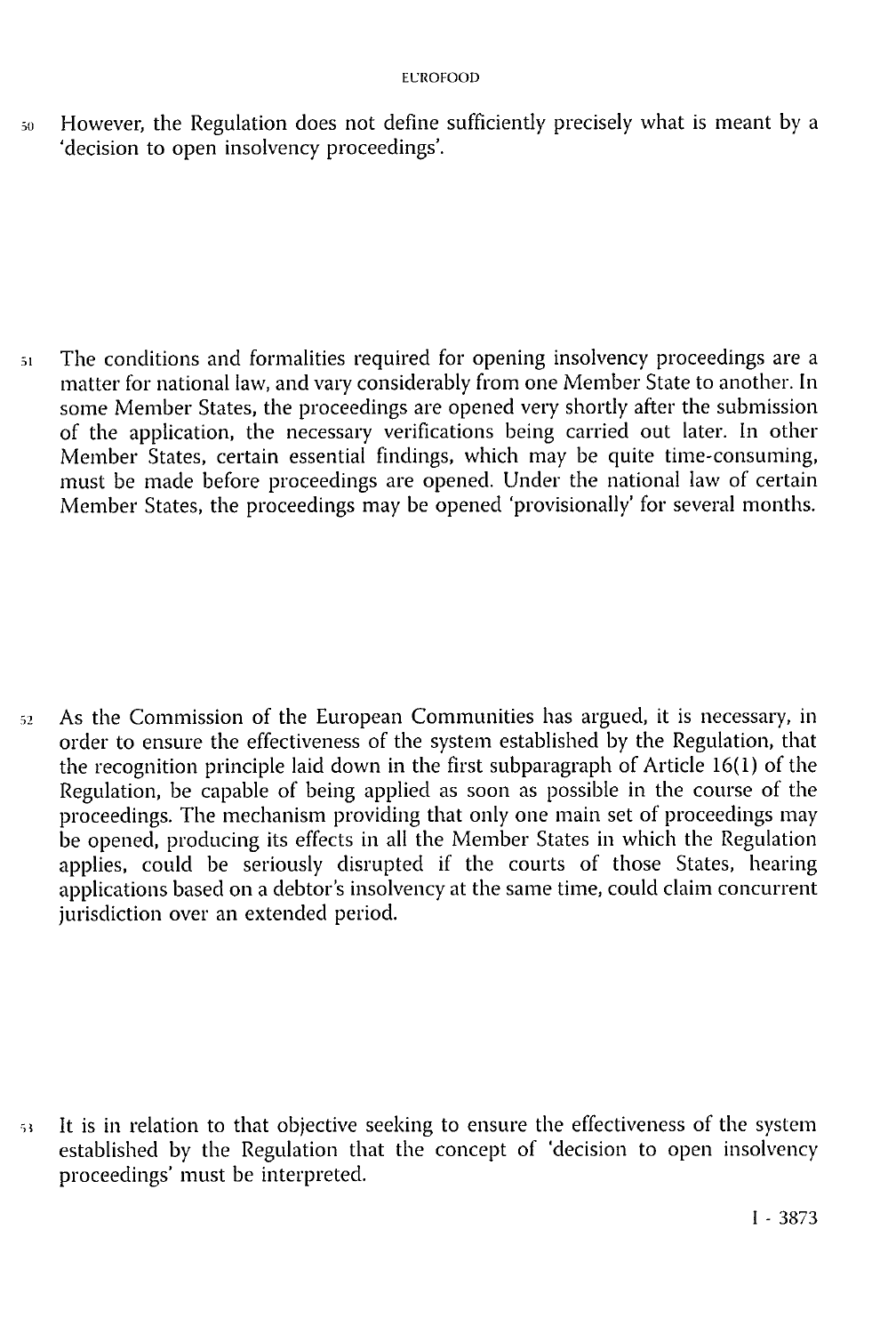54 In those circumstances, a 'decision to open insolvency proceedings' for the purposes of the Regulation must be regarded as including not only a decision which is formally described as an opening decision by the legislation of the Member State of the court that handed it down, but also a decision handed down following an application, based on the debtor's insolvency, seeking the opening of proceedings referred to in Annex A to the Regulation, where that decision involves divestment of the debtor and the appointment of a liquidator referred to in Annex C to the Regulation. Such divestment involves the debtor losing the powers of management which he has over his assets. In such a case, the two characteristic consequences of insolvency proceedings, namely the appointment of a liquidator referred to in Annex C and the divestment of the debtor, have taken effect, and thus all the elements constituting the definition of such proceedings, given in Article 1(1) of the Regulation, are present.

55 Contrary to the arguments of Mr Bondi and the Italian Government, that interpretation cannot be invalidated by the fact that the liquidator referred to in Annex C to the Regulation may be a provisionally-appointed liquidator.

56 Both Mr Bondi and the Italian Government acknowledge that, in the main proceedings, the 'provisional liquidator' appointed by the High Court, by decision of 27 January 2004, appears amongst the liquidators mentioned in Annex C to the Regulation in relation to Ireland. They argue, however, that this is a case of a provisional liquidator, in respect of whom the Regulation contains a specific provision. They note that Article 38 of the Regulation empowers the provisional liquidator, defined in the 16th recital as the liquidator 'appointed prior to the opening of the main insolvency proceedings', to apply for preservation measures on the assets of the debtor situated in another Member State for the period between the request for the opening of insolvency proceedings and the judgment opening the proceedings. Mr Bondi and the Italian Government infer from that that the appointment of a provisional liquidator cannot open the main insolvency proceedings.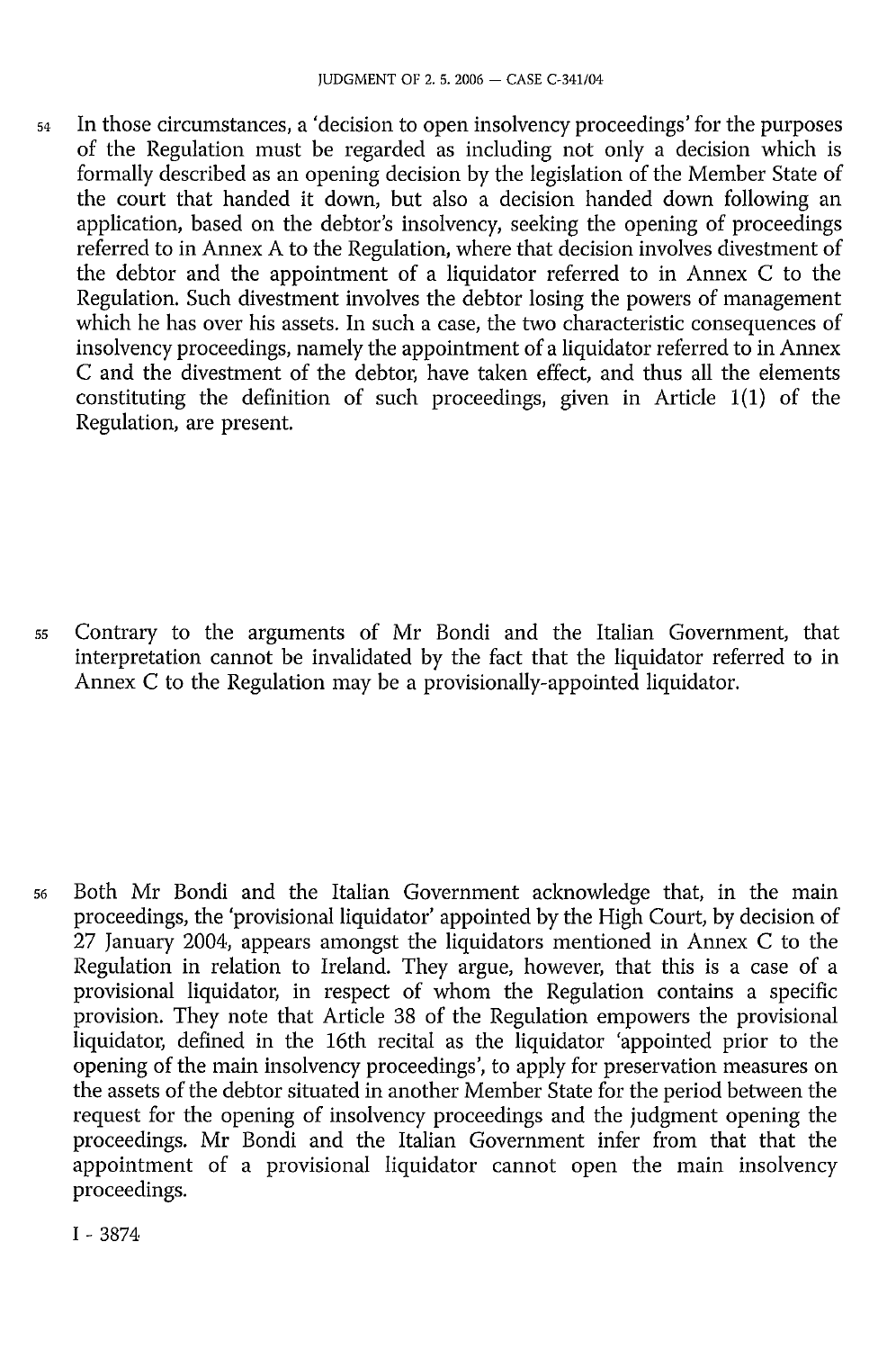57 In that respect, it should be noted that Article 38 of the Regulation must be read in combination with Article 29, according to which the liquidator in the main proceedings is entitled to request the opening of secondary proceedings in another Member State. That Article 38 thus concerns the situation in which the competent court of a Member State has had main insolvency proceedings brought before it and has appointed a person or body to watch over the debtor's assets on a provisional basis, but has not yet ordered that that debtor be divested or appointed a liquidator referred to in Annex C to the Regulation. In that case, the person or body in question, though not empowered to initiate secondary insolvency proceedings in another Member State, may request that preservation measures be taken over the assets of the debtor situated in that Member State. That is, however, not the case in the main proceedings here, where the High Court has appointed a provisional liquidator referred to in Annex C to the Regulation and ordered that the debtor be divested.

58 In view of the above considerations, the answer to the first question must be that, on a proper interpretation of the first subparagraph of Article 16(1) of the Regulation, a decision to open insolvency proceedings for the purposes of that provision is a decision handed down by a court of a Member State to which application for such a decision has been made, based on the debtor's insolvency and seeking the opening of proceedings referred to in Annex A to the Regulation, where that decision involves the divestment of the debtor and the appointment of a liquidator referred to in Annex C to the Regulation. Such divestment implies that the debtor loses the powers of management that he has over his assets.

*The second question* 

59 In the light of the answer given to the first question, there is no need to reply to the second question.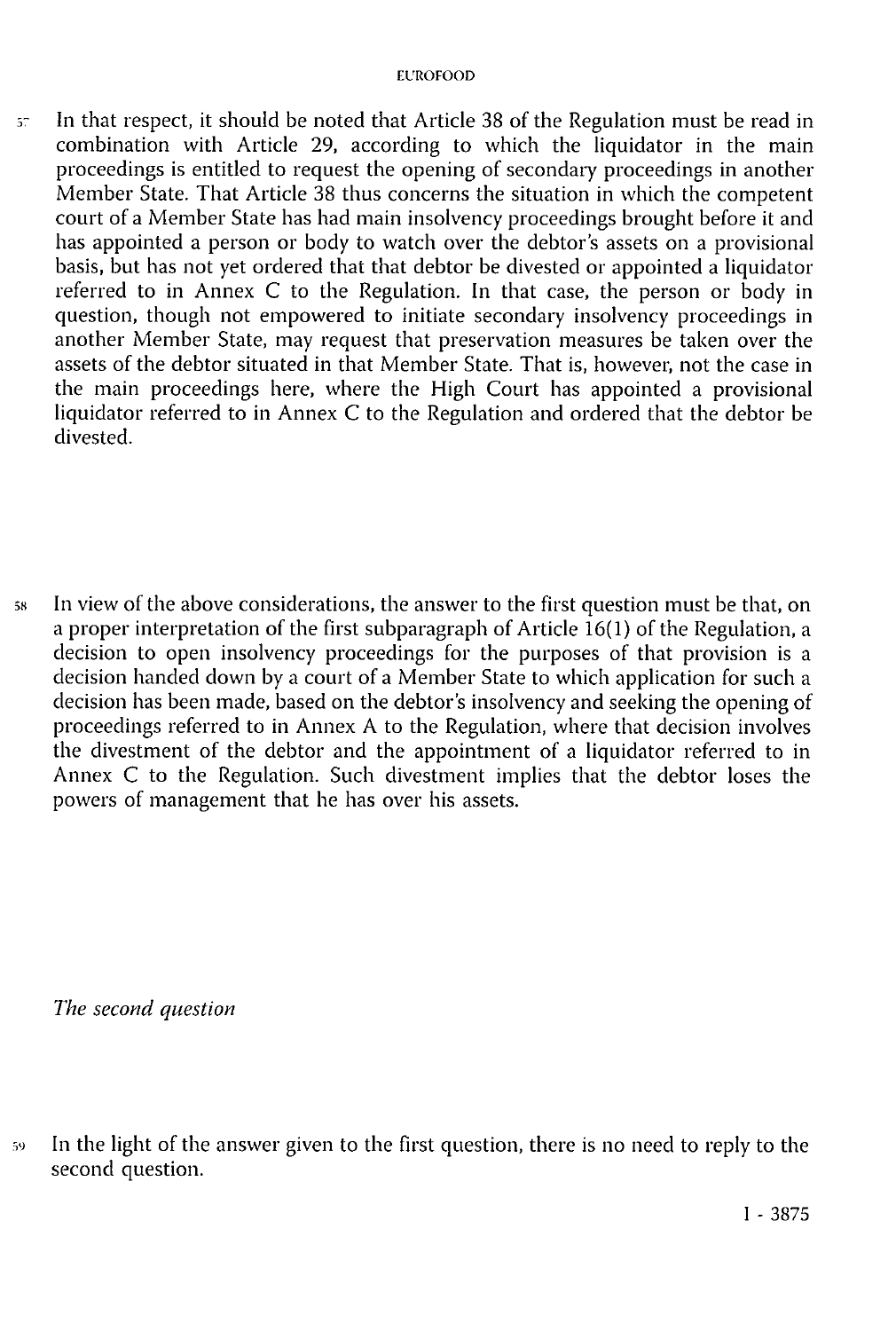*The fifth question* 

60 By its fifth question, the referring court essentially asks whether a Member State is required, under Article 17 of the Regulation, to recognise insolvency proceedings opened in another Member State where the decision opening those proceedings was handed down in disregard of procedural rules guaranteed in the first Member State by the requirements of its public policy.

61 Whilst the 22nd recital of the Regulation infers from the principle of mutual trust that 'grounds for non-recognition should be reduced to the minimum necessary', Article 26 provides that a Member State may refuse to recognise insolvency proceedings opened in another Member State where the effects of such recognition would be manifestly contrary to that State's public policy, in particular its fundamental principles or the constitutional rights and liberties of the individual.

 $62$  In the context of the Brussels Convention, the Court of Justice has held that, since it constitutes an obstacle to the achievement of one of the fundamental aims of that Convention, namely to facilitate the free movement of judgments, recourse to the public policy clause contained in Article 27, point 1, of the Convention is reserved for exceptional cases (Case C-7/98 *Krombach* [2000] ECR I-1935, paragraphs 19 and 21).

63 Considering itself competent to review the limits within which the courts of a Contracting State may have recourse to that concept for the purpose of refusing recognition to a judgment emanating from a court in another Contracting State, the Court of Justice had held, in the context of the Brussels Convention, that recourse to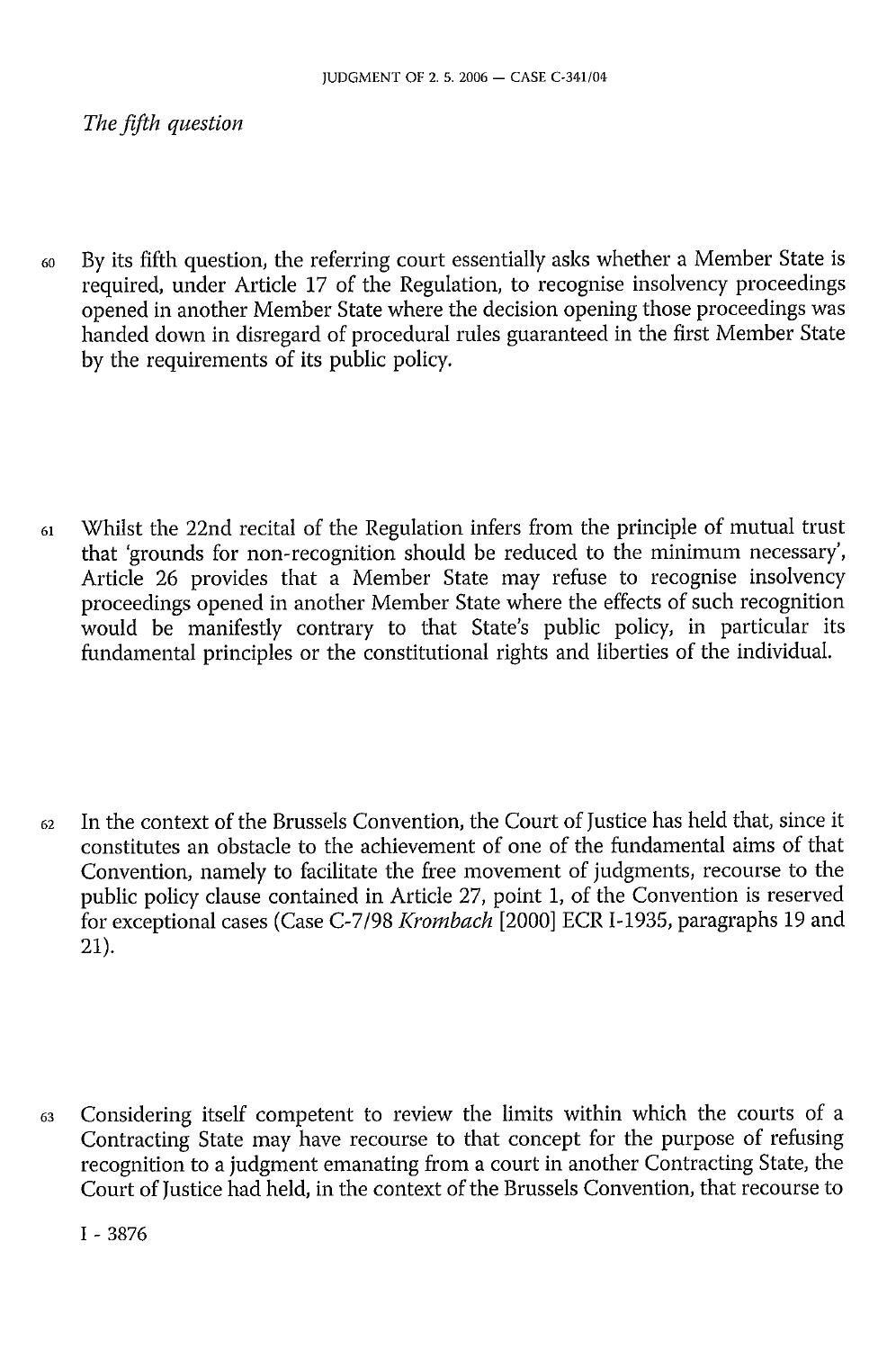#### EUROFOOD

that clause can be envisaged only where recognition or enforcement of the judgment delivered in another Contracting State would be at variance to an unacceptable degree with the legal order of the State in which enforcement is sought inasmuch as it infringes a fundamental principle. The infringement would have to constitute a manifest breach of a rule of law regarded as essential in the legal order of the State in which enforcement is sought or of a right recognised as being fundamental within that legal order *(Krombach,* paragraphs 23 and 37).

*64* That case-law is transposable to the interpretation of Article 26 of the Regulation.

65 In the procedural area, the Court of Justice has expressly recognised the general principle of Community law that everyone is entitled to a fair legal process (Case C-185/95 P *Baustahlgewebe* v *Commission* [1998] ECR I-8417, paragraphs 20 and 21; Joined Cases C-174/98 P and C-189/98 P *Netherlands and Van der Wal* v *Commission* [2000] ECR I-1, paragraph 17; and *Krombach,* paragraph 26). That principle is inspired by the fundamental rights which form an integral part of the general principles of Community law which the Court of Justice enforces, drawing inspiration from the constitutional traditions common to the Member States and from the guidelines supplied, in particular, by the European Convention for the Protection of Human Rights and Fundamental Freedoms, signed in Rome on 4 November 1950.

66 Concerning more particularly the right to be notified of procedural documents and, more generally, the right to be heard, referred to in the referring court's fifth question, these rights occupy an eminent position in the organisation and conduct of a fair legal process. In the context of insolvency proceedings, the right of creditors or their representatives to participate in accordance with the equality of arms principle is of particular importance. Though the specific detailed rules concerning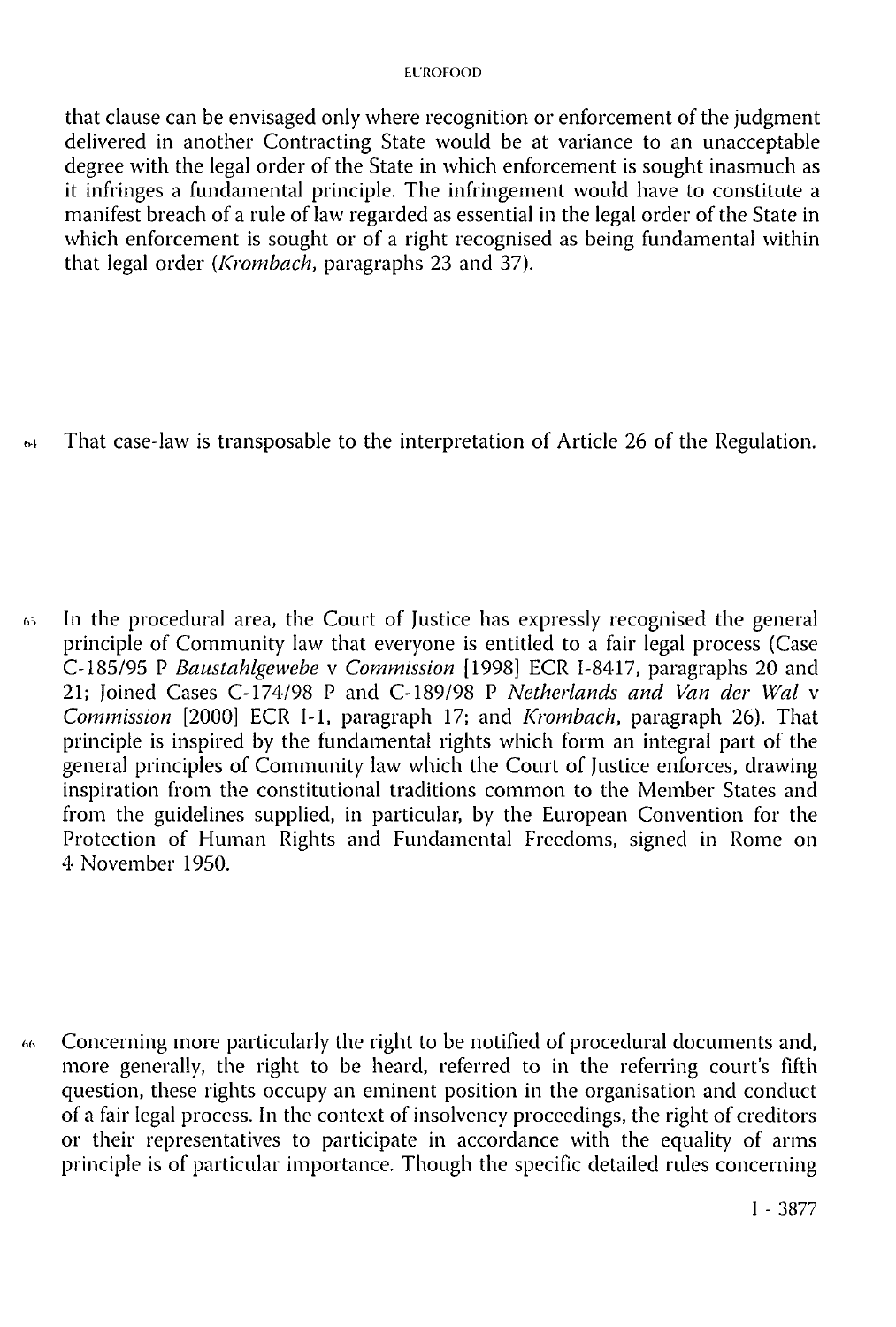the right to be heard may vary according to the urgency for a ruling to be given, any restriction on the exercise of that right must be duly justified and surrounded by procedural guarantees ensuring that persons concerned by such proceedings actually have the opportunity to challenge the measures adopted in urgency.

67 In the light of those considerations, the answer to the fifth question must be that, on a proper interpretation of Article 26 of the Regulation, a Member State may refuse to recognise insolvency proceedings opened in another Member State where the decision to open the proceedings was taken in flagrant breach of the fundamental right to be heard, which a person concerned by such proceedings enjoys.

68 Should occasion arise, it will be for the referring court to establish whether, in the main proceedings, that has been the case with the conduct of the proceedings before the Tribunale civile e penale di Parma. In that respect, it should be observed that the referring court cannot confine itself to transposing its own conception of the requirement for an oral hearing and of how fundamental that requirement is in its legal order, but must assess, having regard to the whole of the circumstances, whether or not the provisional liquidator appointed by the High Court was given sufficient opportunity to be heard.

**Costs** 

69 Since these proceedings are, for the parties to the main proceedings, a step in the action pending before the national court, the decision on costs is a matter for that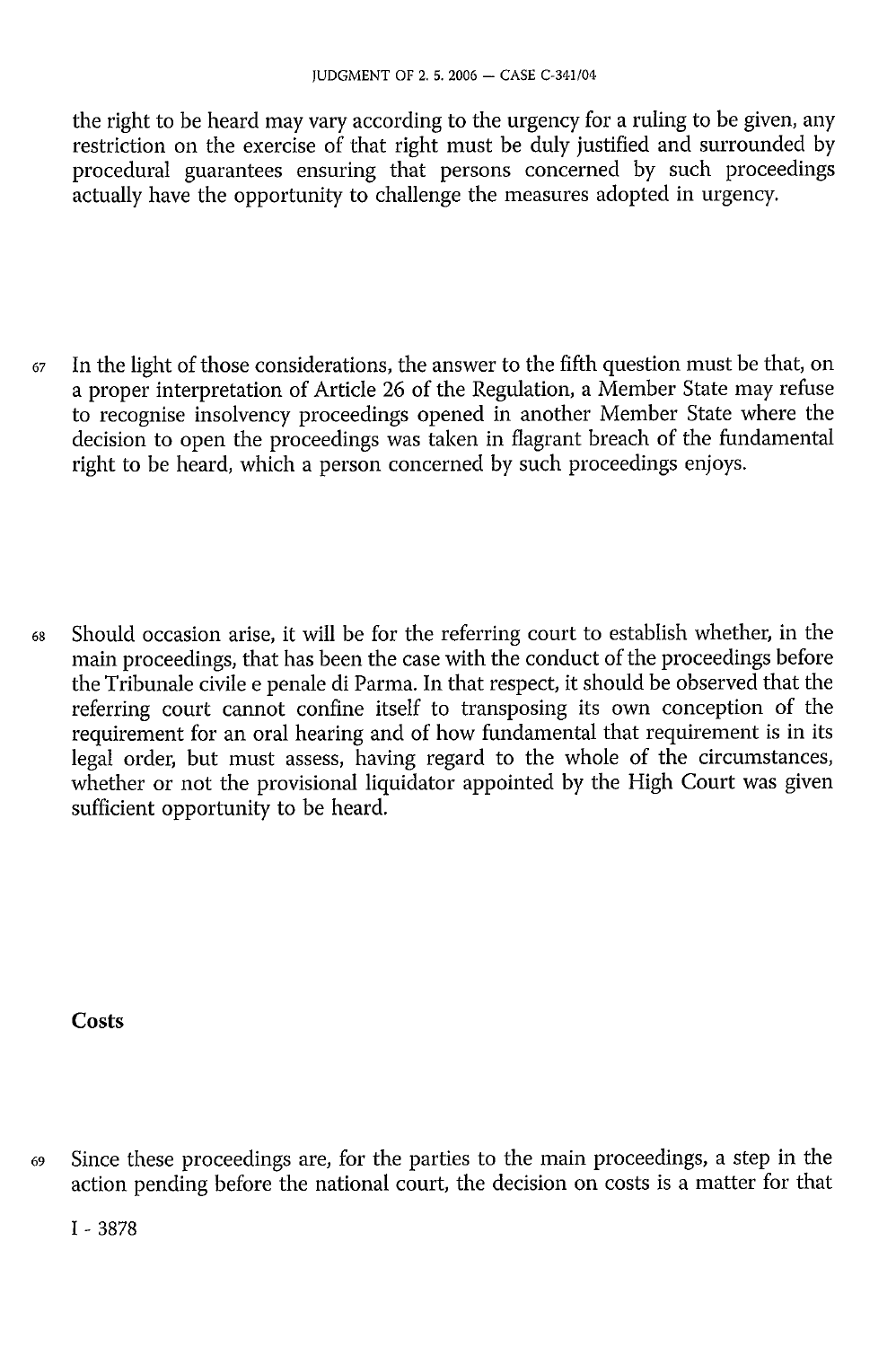court. Costs incurred in submitting observations to the Court, other than the costs of those parties, are not recoverable.

On those grounds, the Court (Grand Chamber) hereby rules:

1. Where a debtor is a subsidiary company whose registered office and that of its parent company are situated in two different Member States, the presumption laid down in the second sentence of Article 3(1) of Council Regulation (EC) No 1346/2000 of 29 May 2000 on insolvency proceedings, whereby the centre of main interests of that subsidiary is situated in the Member State where its registered office is situated, can be rebutted only if factors which are both objective and ascertainable by third parties enable it to be established that an actual situation exists which is different from that which location at that registered office is deemed to reflect. That could be so in particular in the case of a company not carrying out any business in the territory of the Member State in which its registered office is situated. By contrast, where a company carries on its business in the territory of the Member State where its registered office is situated, the mere fact that its economic choices are or can be controlled by a parent company in another Member State is not enough to rebut the presumption laid down by that Regulation.

2. On a proper interpretation of the first subparagraph of Article 16(1) of Regulation No 1346/2000, the main insolvency proceedings opened by a court of a Member State must be recognised by the courts of the other Member States, without the latter being able to review the jurisdiction of the court of the opening State.